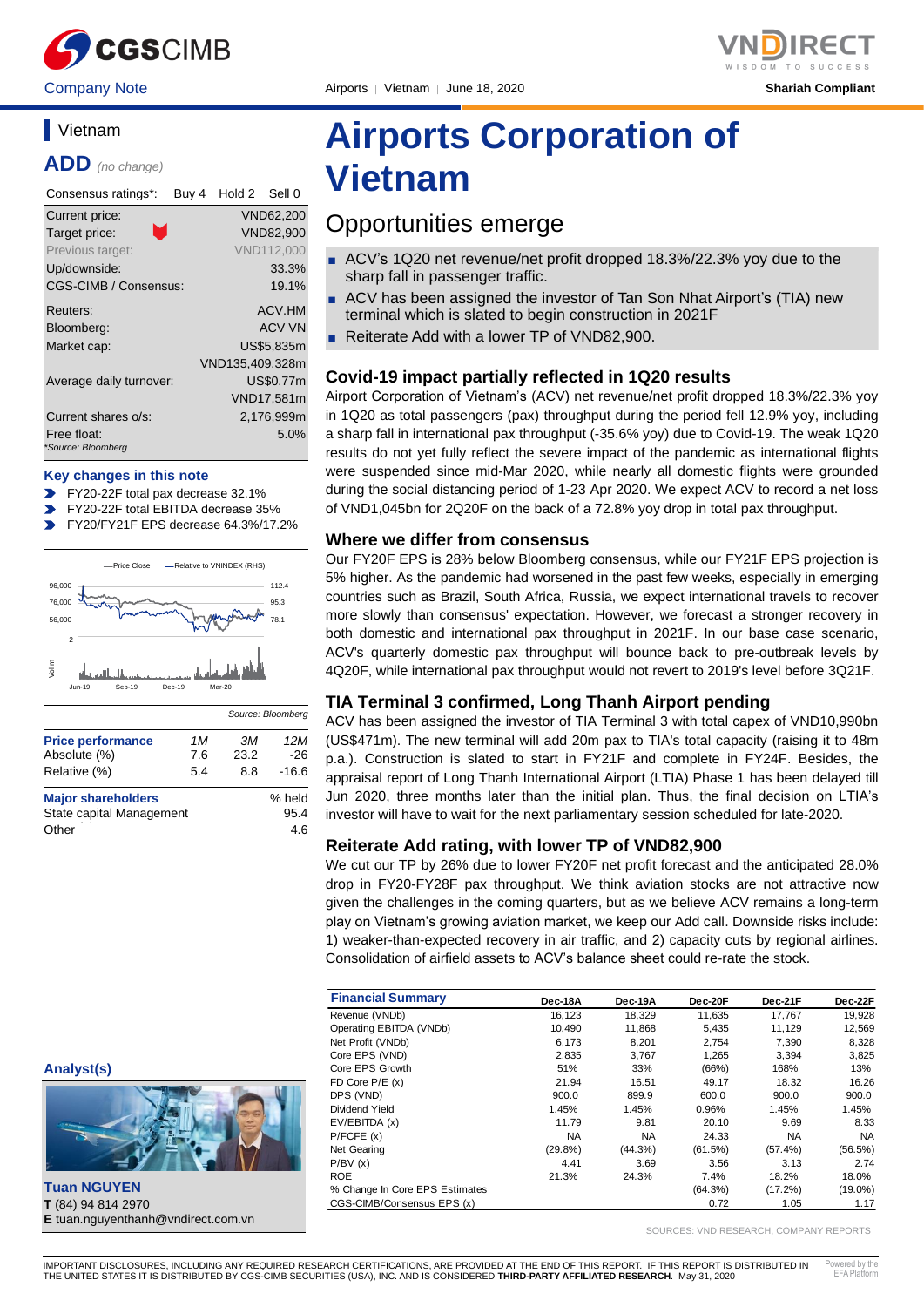



# Opportunities emerge

# **The sky misses the flights**

Key milestones of Vietnam's aviation industry during the Covid-19 outbreak

- To counter the pandemic, Vietnam first banned flights to/from China in late-Jan 2020 and then grounded all international flights since mid-Mar 2020.
- During the country's social distancing period (from 1-23 Apr), most scheduled flights were prohibited except for a few flights between Hanoi, Ho Chi Minh City and Danang. Air passenger transportation was basically suspended in Vietnam.
- On 23 Apr, Vietnamese airlines were allowed to resume domestic flights with limited frequencies and subjected to strictly preventive measures (limited passengers per flight, passengers have to wear gauze mask throughout the flight).
- By end-May 2020, domestic airlines have restored most of their routes. Vietnam Airlines (HVN VN, Not rated) even recorded positive yoy growth in the number of domestic flights in the last few days of May.
- The Ministry of Transport is preparing to restart international scheduled flights in Jul 2020 to selected destinations in East Asia (China, South Korea, Japan etc.).



In 5M20, the accumulated pax throughput dropped 41.7% yoy to 27.1m, of which domestic pax throughput was 19.9m (-32.1% yoy) while international throughput plunged 58.2% yoy to 7.1m.

## **Swoosh-shaped recovery for Vietnam's aviation market**

We expect Vietnam's national pax throughput to bottom out in 2Q20, with a 72.8% yoy plunge. Given the heightened uncertainty globally due to Covid-19, we expect domestic air travel to recover faster than international travel as Vietnam's border closure might be extended till late-2020F. In our base case scenario, quarterly domestic passengers will bounce back to pre-outbreak levels by 4Q20F, while international pax throughput would likely not revert to FY19's levels before 3Q21F.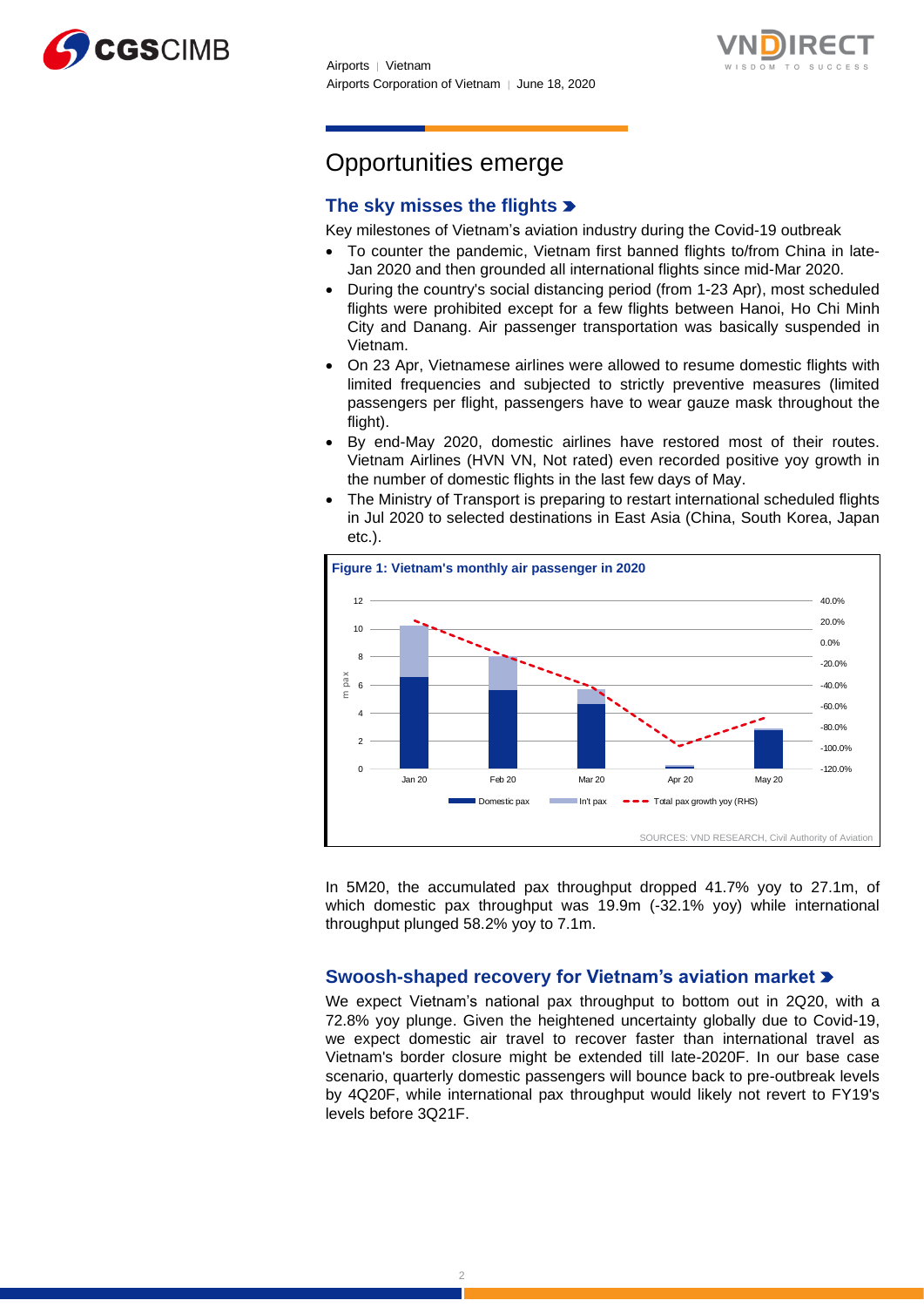





In mid-May, the government launched a 6-month campaign to reboot the domestic travel sector after relaxing the country's social distancing measures. Though a recovery in domestic flights would still be challenging given the fear of a "second wave" of Covid-19, we see minimal risk of bankruptcy, or permanent capacity reduction among domestic carriers. Following the proposal of the Ministry of Transport in Mar, the government is considering several tax and services cuts to support local airlines to ride out the Covid-19 crisis.

# **We expect ACV's net profit to plunge in FY20F then bounce back in FY21F**

|  | 1Q20 net profit drop just the prelude to upcoming challenges |  |  |  |  |
|--|--------------------------------------------------------------|--|--|--|--|
|--|--------------------------------------------------------------|--|--|--|--|

|                                 | <b>1Q19</b> | <b>1Q20</b>                            | yoy          |
|---------------------------------|-------------|----------------------------------------|--------------|
| Net revenue                     | 4,447       | 3,635                                  | $-18.3%$     |
| Aeronautical services           | 3,537       | 2,846                                  | $-19.5%$     |
| Non aeronautical services       | 505         | 511                                    | 1.0%         |
| Gross profit                    | 2,298       | 1,623                                  | $-29.4%$     |
| Gross margin                    | 51.7%       | 44.6%                                  | $-7.0\%$ pts |
| Financial income                | 429         | 545                                    | 27.0%        |
| Financial expenses              | 25          | 42                                     | 67.1%        |
| Selling expenses                | 95          | 72                                     | $-24.2%$     |
| General and admin expenses      | 229         | 174                                    | $-24.1%$     |
| Gain/(loss) from joint ventures | 93          | 44                                     | $-52.3%$     |
| Net profit                      | 1,994       | 1,549                                  | $-22.3%$     |
| Net margin                      | 44.8%       | 42.6%                                  | $-2.2\%$ pts |
| <b>EBITDA</b>                   | 2,980       | 2,190                                  | $-26.5%$     |
| EBITDA margin                   | 67.0%       | 60.3%                                  | $-6.8\%$ pts |
|                                 |             | SOURCES: VND RESEARCH, COMPANY REPORTS |              |

#### **ACV's FY20F net profit to plunge 66.4% yoy before a rebound in FY21F**

As international flights have been suspended since Mar 2020 while domestic flights were grounded over 1-23 Apr 2020, we project a 30% yoy drop in the country's total passengers throughput in FY20F. As such, we expect ACV's FY20F total passenger throughput to drop 27.2% yoy, with domestic pax down 18.9% yoy and international pax down 49.1% yoy. We expect total passenger throughput to rebound strongly (+35.4% yoy) in FY21F but still undershoot FY19's level.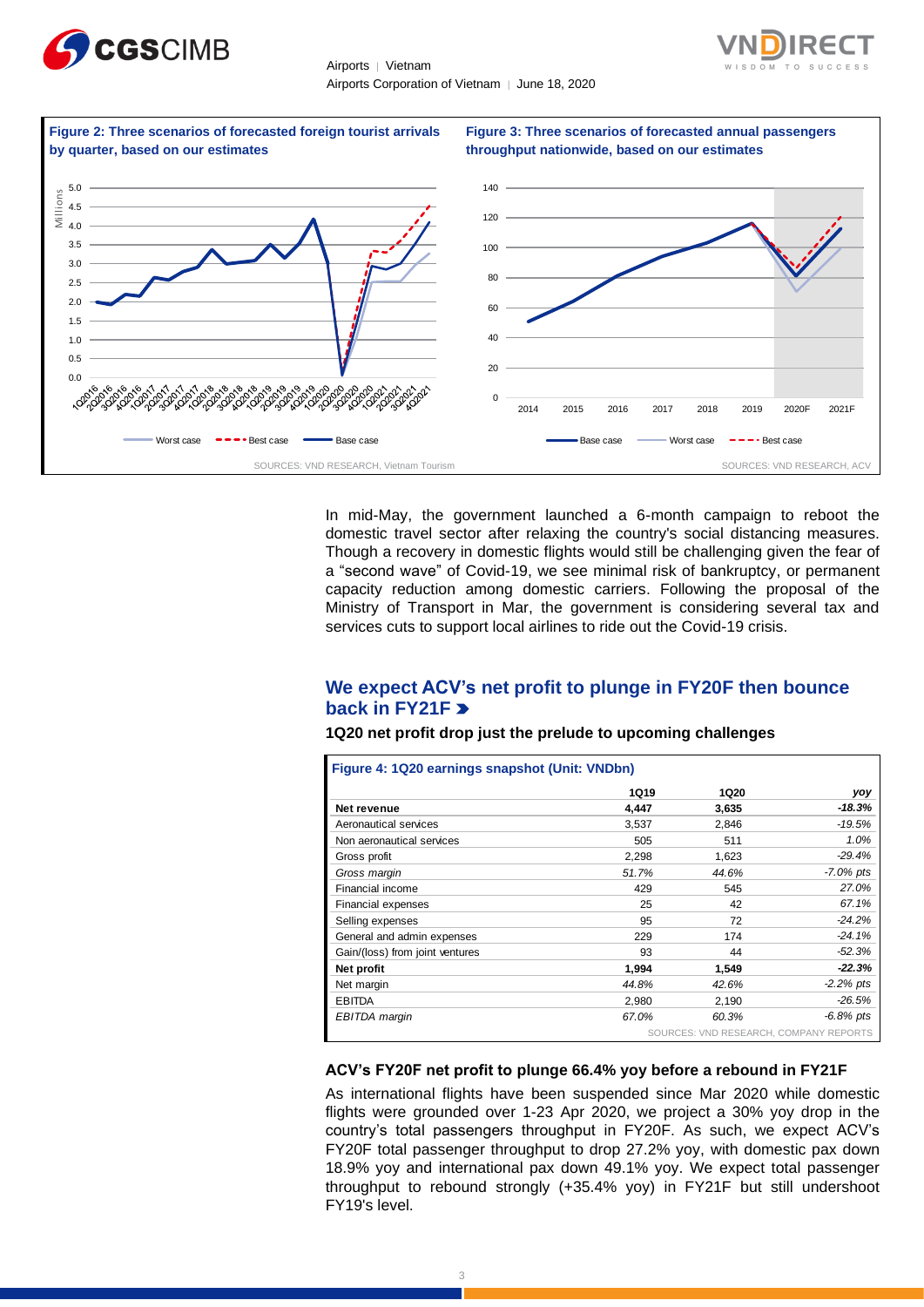



## **Figure 5: Changes in forecasts**

| $\ldots$ and $\ldots$ and $\ldots$ and $\ldots$ |             |              |              |               |              |              |              |              |                                        |              |  |
|-------------------------------------------------|-------------|--------------|--------------|---------------|--------------|--------------|--------------|--------------|----------------------------------------|--------------|--|
|                                                 | <b>FY19</b> |              | FY20F        |               |              | <b>FY21F</b> |              |              | FY22F                                  |              |  |
|                                                 |             | Old forecast | New forecast | Changes       | Old forecast | New forecast | Changes      | Old forecast | <b>New forecast</b>                    | Changes      |  |
| Total revenue (VNDbn)                           | 18.329      | 23.286       | 11,635       | $-50.0\%$     | 26,120       | 17,767       | $-32.0\%$    | 29.001       | 19.928                                 | $-31.3%$     |  |
| Net profit (VNDbn)                              | 8,201       | 7.725        | 2,754        | $-64.3%$      | 8,926        | 7,390        | $-17.2\%$    | 10.277       | 8,328                                  | $-19.0%$     |  |
| EBITDA margin                                   | 67.5%       | 66.96%       | 46.7%        | $-30.2\%$ pts | 67.0%        | 62.6%        | $-6.4\%$ pts | 66.9%        | 63.1%                                  | $-5.8\%$ pts |  |
| Total pax throughput (m)                        | 102.7       | 127.1        | 74.8         | $-41.2%$      | 140.3        | 101.3        | $-27.8\%$    | 153.6        | 109.5                                  | $-28.7%$     |  |
| Int <sup>1</sup> (m)                            | 28.1        | 44.5         | 14.3         | $-67.8%$      | 50.3         | 25.7         | $-48.9\%$    | 56.3         | 27.0                                   | -52.0%       |  |
| Domestic (m)                                    | 74.6        | 82.6         | 60.5         | $-26.8%$      | 90.1         | 75.6         | $-16.0\%$    | 97.3         | 82.4                                   | $-15.3%$     |  |
| Flight                                          | 706.221     | 792.591      | 550.011      | $-30.6%$      | 738.634      | 709.055      | $-4.0%$      | 808.311      | 815.411                                | 0.9%         |  |
| EPS (VND)                                       | 3,767       | 3,548        | 1,265        | $-64.3%$      | 4,100        | 3,394        | $-17.2%$     | 4,720        | 3.825                                  | $-19.0%$     |  |
|                                                 |             |              |              |               |              |              |              |              | SOURCES: VND RESEARCH, COMPANY REPORTS |              |  |

We estimate that ACV will record a net loss of VND1,045bn for 2Q20F before returning to profitability with net profit of VND860bn in 3Q20F and VND1,391bn in 4Q20F. Thus, we project FY20F NP to plunge 66.4% yoy on the back of a 36.5% yoy drop in net revenue and 21.1% pts compression in EBITDA margin.

We project ACV's FY21F revenue/net profit growth of 52.7%/168.3% yoy, thanks to the 75.6%/25.7% increase in international/domestic pax throughput.

| Figure 6: ACV's FY20-23F results, based on our estimates (Unit VNDbn) |             |             |          |                                        |              |         |  |
|-----------------------------------------------------------------------|-------------|-------------|----------|----------------------------------------|--------------|---------|--|
|                                                                       | <b>FY18</b> | <b>FY19</b> | FY20F    | <b>FY21F</b>                           | <b>FY22F</b> | FY23F   |  |
| Total revenue                                                         | 16.123      | 18.329      | 11.635   | 17.767                                 | 19.928       | 22,677  |  |
| Net profit                                                            | 6.173       | 8.201       | 2.754    | 7.390                                  | 8.328        | 9.484   |  |
| Revenue growth                                                        | 16.6%       | 13.7%       | $-36.5%$ | 52.7%                                  | 12.2%        | 13.8%   |  |
| NP growth                                                             | 50.5%       | 32.9%       | $-66.4%$ | 168.3%                                 | 12.7%        | 13.9%   |  |
| Total pax throughput (m)                                              | 95.3        | 102.7       | 74.8     | 101.3                                  | 109.5        | 119.6   |  |
| $Int1$ (m)                                                            | 28.4        | 28.1        | 14.3     | 25.7                                   | 27.0         | 29.7    |  |
| Domestic (m)                                                          | 67.0        | 74.6        | 60.5     | 75.6                                   | 82.4         | 89.8    |  |
| Flight                                                                | 652.000     | 740.000     | 550.011  | 709.055                                | 815.411      | 853.569 |  |
|                                                                       |             |             |          | SOURCES: VND RESEARCH, COMPANY REPORTS |              |         |  |

## **Runway maintenance at Noi Bai and Tan Son Nhat airports to start in Jul 2020**

The Ministry of Transport has approved a plan to maintain the runways at the nation's two major airports (NIA and TIA) with a total capex of US\$173.2m. The projects, which have been delayed for years, will be funded by public investment budget as part of the fiscal policy to boost the country's economic growth postpandemic. Airfield assets are currently owned by the state but operated by ACV, thus the maintenance plan will not affect ACV's balance sheet.

With the Covid-19 outbreak having eased the traffic congestion at NIA and TIA, the ministry decided to take the opportunity to accelerate the runways' maintenance plan, to commence from Jul 2020 and be completed in 2021. As TIA and NIA each have two runways, they will respectively close one for maintenance and run the other normally. With the pax throughput in 2H20F expected to decline 22.5% yoy, in our estimate, we believe this is right time for maintenance work with the lowest cost and minimal impact.

#### **ACV to invest in TIA Terminal 3**

In Jun 2020, Vietnam's Prime Minister approved an investment of VND10,990bn (US\$471m) on a new Terminal (T3) in TIA. T3 will add 20m pax capacity to lift TIA's total capacity to 48m passengers p.a. This would alleviate the traffic congestion at TIA, which operated at 147% designed capacity in 2019. Construction is slated to start in 2021 and complete in 2024.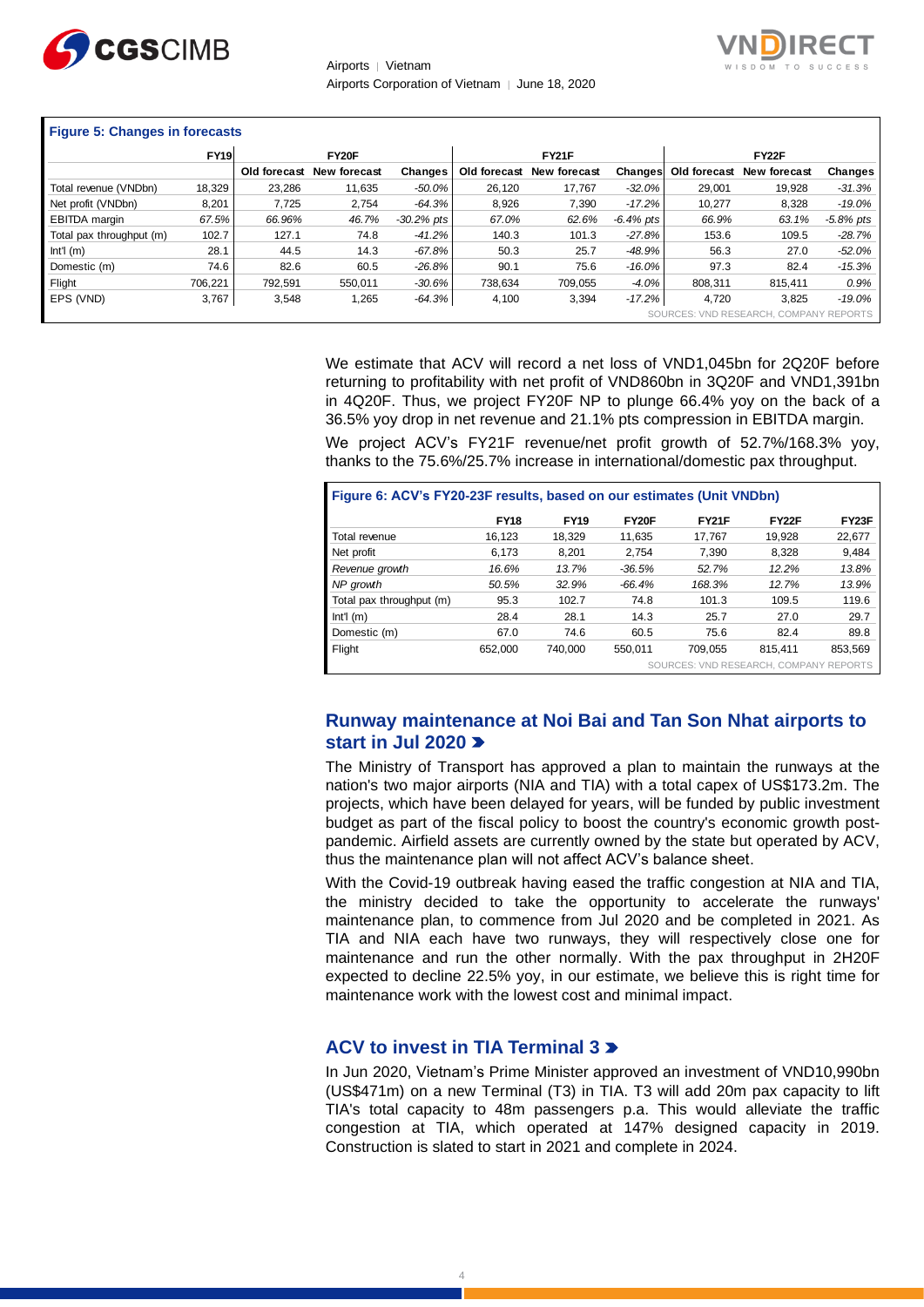





## **Valuation and recommendation**

Our FCFF valuation for ACV arrived at a TP of VND82,900, which is 26% lower than previous reports due to lower FY20F net profit and the anticipated 28.0% drop in FY20-FY28F total pax throughput. We reiterate our Add rating as the market retreat due to the pandemic created a long-term buy opportunity. While we think aviation stocks are not attractive now given the challenges in the coming quarters, we believe ACV is still a long-term play on Vietnam's growing aviation market.

Downside risks include: 1) weaker-than-expected recovery in air traffic, and 2) capacity cut of regional airlines. Potential consolidation of airfield assets to ACV's balance sheet could re-rate the stock.

| Figure 8: FCFF model key inputs | <b>Figure 9: FCFF valuation model</b>  |                               |
|---------------------------------|----------------------------------------|-------------------------------|
| <b>FCFF key input</b>           | <b>Unit</b>                            | VNDbn except for target price |
| 15.00%<br>Cost of equity        | <b>Cumulative Present value of FCI</b> | 65,283                        |
| Cost of debt<br>3.50%           | Terminal value                         | 305,353                       |
| 20.0%<br>Targeted D/(D+E)       | Present value of terminal value        | 96,340.2                      |
| Effective tax rate<br>20.00%    | Enterprise value                       | 161,623.7                     |
| <b>WACC</b><br>12.56%           | Less: Market value of Debt             | (12, 452.3)                   |
|                                 | Plus: Cash and Cash Equivalents        | 31,271.2                      |
|                                 | Implied equity value                   | 180,442.5                     |
|                                 | Outstanding shares                     | 2,176,998,736                 |
|                                 | Equity value per share                 | 82,886                        |
|                                 | <b>Rounded TP</b>                      | 82,900                        |
| SOURCES: VND RESEARCH           |                                        | SOURCES: VND RESEARCH         |

| Figure 10: ACV peer comparison |                            |                  |                       |                 |                                                                                              |                    |       |                    |                    |                    |                                 |                             |       |
|--------------------------------|----------------------------|------------------|-----------------------|-----------------|----------------------------------------------------------------------------------------------|--------------------|-------|--------------------|--------------------|--------------------|---------------------------------|-----------------------------|-------|
| Company                        | <b>Bloomberg</b><br>Ticker | Recom.           | <b>Share</b><br>Price | Target<br>Price | <b>Market Cap</b><br>(US\$ m)                                                                | P/E(x)             |       | P/BV(x)            |                    | EV/EBITDA (x)      |                                 | <b>Recurring ROE</b><br>(%) |       |
|                                |                            |                  | (local curr)          | (local curr)    |                                                                                              | CY <sub>20</sub> F | CY21F | CY <sub>20</sub> F | CY <sub>21</sub> F | CY <sub>20</sub> F | CY21F                           | CY <sub>20</sub> F          | CY21F |
| Airports Corp of Vietnam       | <b>ACV VN</b>              | <b>ADD</b>       | 62,200                | 82,900          | 8.975                                                                                        | 49.2               | 18.3  | 3.6                | 3.1                | 20.1               | 9.7                             | 7.4%                        | 18.2% |
| Airports of Thailand           | <b>AOT TB</b>              | <b>REDUCE</b>    | 67.00                 | 51.50           | 27.741                                                                                       | 115.7              | 46.5  | 6.2                | 5.6                | 57.3               | 28.1                            | 6.6%                        | 15.8% |
| Malaysia Airports Hld          | <b>MAHB MK</b>             | <b>REDUCE</b>    | 5.50                  | 4.52            | 3.613                                                                                        | na                 | na    | 1.1                | 1.2                | 22.6               | 11.3                            | $-4.6%$                     | 1.5%  |
| Beijing capital intl airport   | 694 HK                     | <b>NOT RATED</b> | 5.08                  | na              | 3.002                                                                                        | 41.1               | 19.3  | 0.9                | 0.9                | 10.1               | 7.8                             | 2.6%                        | 4.4%  |
| Shenzhen airport               | 000089 CH                  | <b>NOT RATED</b> | 7.66                  | na              | 2.217                                                                                        | 58.5               | 22.9  | 1.3                | 1.2                | 18.5               | 9.7                             | 2.1%                        | 5.5%  |
| Xiamen int'l airport           | 600897 CH                  | <b>NOT RATED</b> | 17.70                 | na              | 744                                                                                          | 18.1               | 9.4   | 1.4                | 1.2                | 48.7               | 1.5<br>$\overline{\phantom{a}}$ | 8.1%                        | 12.3% |
| Shanghai int'l airport         | 600009 CH                  | <b>NOT RATED</b> | 70.80                 | na              | 19.251                                                                                       | 50.6               | 25.0  | 4.1                | 3.6                | 56.7               | 16.3                            | 7.5%                        | 14.9% |
| Japan Airport                  | 9706 JP                    | NOT RATED        | 4,720                 | na              | 3.713                                                                                        | 616.8              | 37.5  | 2.2                | 2.1                | 17.7               | 11.9                            | 0.2%                        | 6.3%  |
| Average (all)                  |                            |                  |                       |                 | 8.778                                                                                        | 135.7              | 32.9  | 0.8                | 1.0                | 32.1               | 12.8                            | 4.1%                        | 5.7%  |
| Average (excluding ACV)        |                            |                  |                       |                 | 8.754                                                                                        | 150                | 35    | 0.5                | 0.7                | 33.6               | 13.2                            | 3.7%                        | 4.2%  |
|                                |                            |                  |                       |                 | Source: VND RESEARCH, CGS CIMB RESEARCH, COMPANY REPORTS, Bloomberg (Data as at 18 Jun 2020) |                    |       |                    |                    |                    |                                 |                             |       |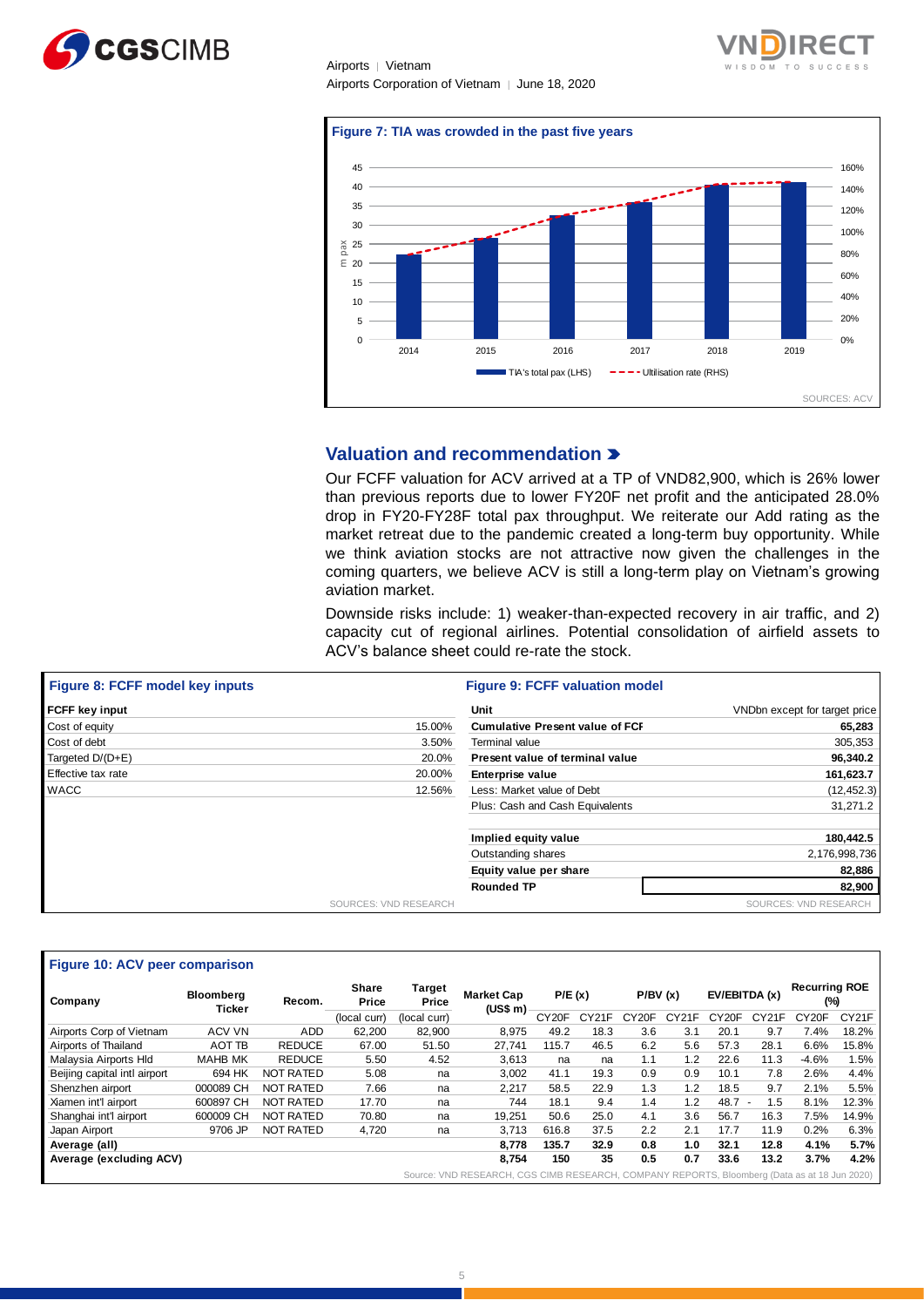



# **BY THE NUMBERS**



#### **Profit & Loss**

| (VNDb)                                    | Dec-18A  | Dec-19A  | Dec-20F  | Dec-21F     | Dec-22F     |
|-------------------------------------------|----------|----------|----------|-------------|-------------|
| <b>Total Net Revenues</b>                 | 16,123   | 18,329   | 11,635   | 17,767      | 19,928      |
| <b>Gross Profit</b>                       | 11,708   | 13,254   | 6,647    | 12,615      | 14,192      |
| <b>Operating EBITDA</b>                   | 10,490   | 11,868   | 5,435    | 11,129      | 12,569      |
| Depreciation And Amortisation             | $-3,880$ | $-3,920$ | $-3,445$ | $-3,793$    | $-4,143$    |
| <b>Operating EBIT</b>                     | 6,609    | 7,948    | 1,990    | 7,336       | 8,426       |
| Financial Income/(Expense)                | 1,175    | 1,712    | 1,604    | 1,627       | 1,647       |
| Pretax Income/(Loss) from Assoc.          | 336      | 383      | 137      | 392         | 431         |
| Non-Operating Income/(Expense)            | $-502$   | 113      | $-326$   | $-216$      | $-206$      |
| Profit Before Tax (pre-EI)                | 7,618    | 10,156   | 3,406    | 9,138       | 10,298      |
| <b>Exceptional Items</b>                  | 0        | O        | 0        | $\Omega$    | $\Omega$    |
| <b>Pre-tax Profit</b>                     | 7,618    | 10,156   | 3,406    | 9,138       | 10,298      |
| Taxation                                  | $-1,433$ | $-1,942$ | $-647$   | $-1,736$    | $-1,957$    |
| Exceptional Income - post-tax             | 0        | $\Omega$ | $\Omega$ | 0           | $\Omega$    |
| <b>Profit After Tax</b>                   | 6,185    | 8,214    | 2,759    | 7,402       | 8,341       |
| Minority Interests                        | -13      | $-13$    | -4       | $-12$       | $-13$       |
| <b>Preferred Dividends</b>                | $\Omega$ | $\Omega$ | $\Omega$ | $\mathbf 0$ | $\mathbf 0$ |
| FX Gain/(Loss) - post tax                 | $\Omega$ | $\Omega$ | $\Omega$ | 0           | $\Omega$    |
| Other Adjustments - post-tax              | $\Omega$ | $\Omega$ | $\Omega$ | $\Omega$    | $\Omega$    |
| <b>Net Profit</b>                         | 6,173    | 8,201    | 2,754    | 7,390       | 8,328       |
| <b>Recurring Net Profit</b>               | 6,173    | 8,201    | 2,754    | 7,390       | 8,328       |
| <b>Fully Diluted Recurring Net Profit</b> | 6,173    | 8,201    | 2,754    | 7,390       | 8,328       |

#### **Cash Flow**

| (VNDb)                           | Dec-18A  | Dec-19A        | Dec-20F   | Dec-21F   | Dec-22F   |
|----------------------------------|----------|----------------|-----------|-----------|-----------|
| <b>EBITDA</b>                    | 10,490   | 11,868         | 5,435     | 11,129    | 12,569    |
| Cash Flow from Invt. & Assoc.    | 360      | $-544$         | $-1,559$  | $-615$    | $-565$    |
| Change In Working Capital        | 142      | $-306$         | 2,779     | $-1,014$  | 131       |
| (Incr)/Decr in Total Provisions  | 5        | $\overline{2}$ | 11        | -9        | -3        |
| Other Non-Cash (Income)/Expense  | 638      | $-37$          | $-356$    | $-297$    | $-295$    |
| <b>Other Operating Cashflow</b>  | $-2.851$ | $-1,910$       | 1,479     | $-1.746$  | $-1,348$  |
| Net Interest (Paid)/Received     | 1,181    | 1,705          | 1.599     | 1.634     | 1,655     |
| Tax Paid                         | $-2,028$ | $-1,711$       | $-647$    | $-1.736$  | $-1,957$  |
| <b>Cashflow From Operations</b>  | 7,937    | 9,067          | 8,741     | 7,345     | 10,187    |
| Capex                            | $-2.008$ | $-1.959$       | $-1.750$  | $-5.417$  | $-6,400$  |
| Disposals Of FAs/subsidiaries    | 3,747    | 4,001          | 30,924    | 32,181    | 33,756    |
| Acq. Of Subsidiaries/investments | $-9.913$ | $-11.188$      | $-32.172$ | $-33,746$ | $-36,165$ |
| <b>Other Investing Cashflow</b>  | $-569$   | $-52$          | $-20$     | $-3,587$  | $-4,484$  |
| Cash Flow From Investing         | $-8.743$ | $-9,198$       | $-3,018$  | $-10,568$ | $-13,293$ |
| Debt Raised/(repaid)             | 85       | $-155$         | $-157$    | 1,134     | 2,582     |
| Proceeds From Issue Of Shares    | 0        | $\Omega$       | $\Omega$  | 0         | $\Omega$  |
| <b>Shares Repurchased</b>        | 0        | $-2$           | $\Omega$  | $\Omega$  | $\Omega$  |
| Dividends Paid                   | $-1,959$ | $-1,959$       | $-1,306$  | $-1,959$  | $-1,959$  |
| <b>Preferred Dividends</b>       | 0        | $\Omega$       | $\Omega$  | $\Omega$  | $\Omega$  |
| <b>Other Financing Cashflow</b>  | $-1$     | $\Omega$       | $\Omega$  | $\Omega$  | $\Omega$  |
| Cash Flow From Financing         | $-1.875$ | $-2,116$       | $-1,463$  | $-825$    | 622       |
| <b>Total Cash Generated</b>      | $-2,682$ | $-2,247$       | 4,260     | $-4,048$  | $-2,484$  |
| Free Cashflow To Equity          | $-722$   | $-286$         | 5,567     | $-2.088$  | $-525$    |
| <b>Free Cashflow To Firm</b>     | -712     | $-35$          | 5,819     | $-3,100$  | $-2,926$  |

SOURCES: VND RESEARCH, COMPANY REPORTS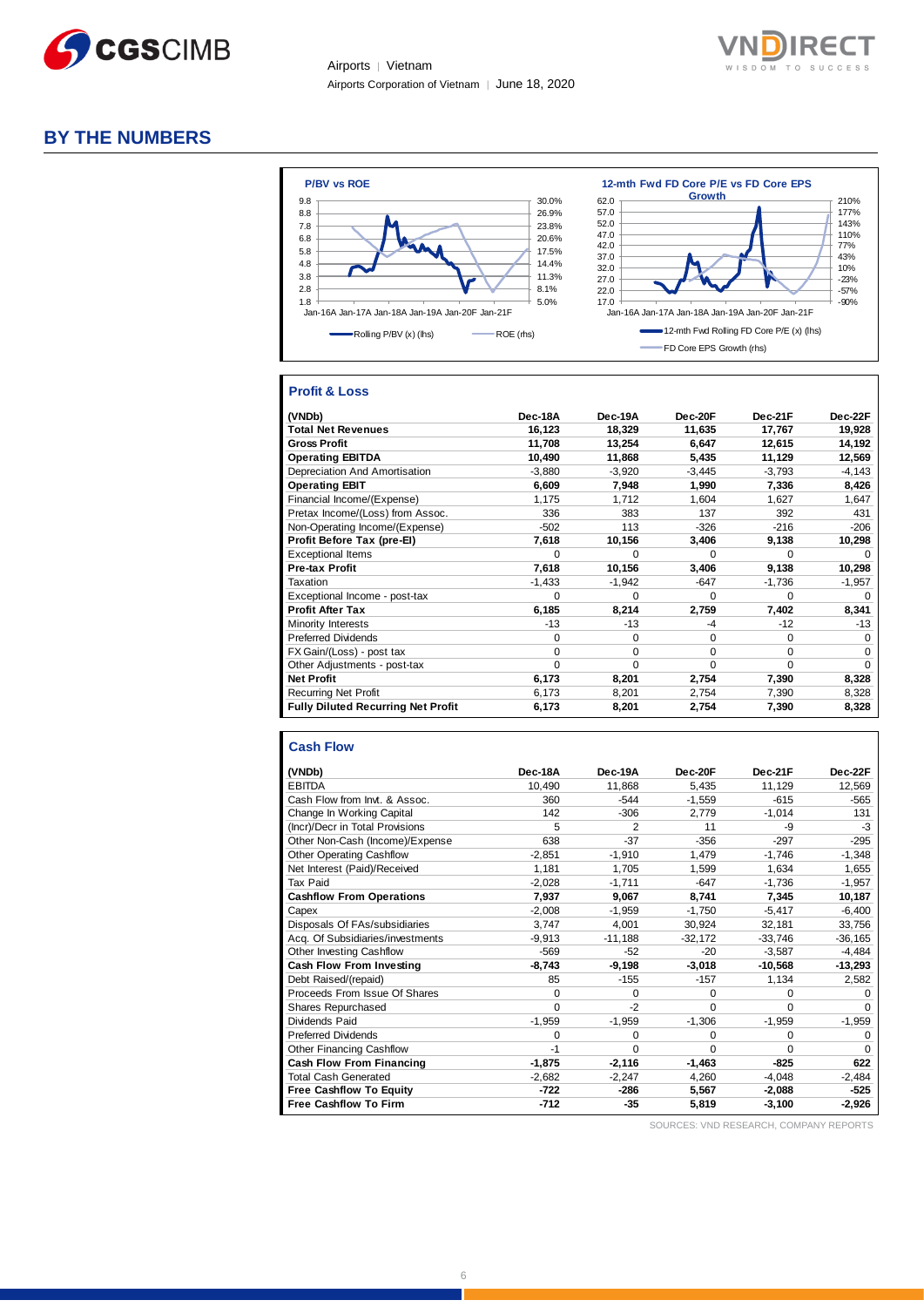



# **BY THE NUMBERS… cont'd**

| <b>Balance Sheet</b>                       |          |          |          |              |          |
|--------------------------------------------|----------|----------|----------|--------------|----------|
| (VNDb)                                     | Dec-18A  | Dec-19A  | Dec-20F  | Dec-21F      | Dec-22F  |
| <b>Total Cash And Equivalents</b>          | 24.369   | 31.271   | 38,532   | 41.475       | 47.810   |
| <b>Total Debtors</b>                       | 6,156    | 5,361    | 3,394    | 5,056        | 5,666    |
| Inventories                                | 469      | 493      | 312      | 478          | 537      |
| <b>Total Other Current Assets</b>          | 287      | 166      | 111      | 156          | 175      |
| <b>Total Current Assets</b>                | 31.281   | 37,291   | 42.350   | 47.166       | 54.187   |
| <b>Fixed Assets</b>                        | 18,444   | 16,340   | 13,647   | 15,271       | 17,528   |
| <b>Total Investments</b>                   | 2.806    | 2.963    | 2,963    | 2,963        | 2,963    |
| <b>Intangible Assets</b>                   | 3        | 5        | 3        | 3            | 3        |
| <b>Total Other Non-Current Assets</b>      | 1.091    | 1.577    | 1.500    | 2.413        | 3,304    |
| <b>Total Non-current Assets</b>            | 22,344   | 20,885   | 18,112   | 20,649       | 23,797   |
| Short-term Debt                            | $\Omega$ | $\Omega$ | $\Omega$ | <sup>0</sup> | $\Omega$ |
| Current Portion of Long-Term Debt          | 151      | 240      | 491      | 801          | 1.307    |
| <b>Total Creditors</b>                     | 7.092    | 6.264    | 6.483    | 7.273        | 8.027    |
| <b>Other Current Liabilities</b>           | 441      | 15       | 425      | 451          | 498      |
| <b>Total Current Liabilities</b>           | 7.684    | 6.518    | 7,399    | 8,525        | 9,833    |
| <b>Total Long-term Debt</b>                | 15,043   | 14,760   | 14,598   | 15,822       | 18,551   |
| Hybrid Debt - Debt Component               | $\Omega$ | $\Omega$ | $\Omega$ | $\Omega$     | $\Omega$ |
| <b>Total Other Non-Current Liabilities</b> | 111      | 141      | 129      | 136          | 151      |
| <b>Total Non-current Liabilities</b>       | 15,155   | 14,901   | 14.726   | 15,959       | 18,702   |
| <b>Total Provisions</b>                    | $\Omega$ | $\Omega$ | 214      | $\Omega$     | $\Omega$ |
| <b>Total Liabilities</b>                   | 22.839   | 21,419   | 22.340   | 24.484       | 28,534   |
| Shareholders' Equity                       | 30,734   | 36,702   | 38,067   | 43,276       | 49,395   |
| Minority Interests                         | 53       | 53       | 53       | 53           | 53       |
| <b>Total Equity</b>                        | 30.786   | 36,755   | 38,120   | 43.329       | 49,448   |

#### **Key Ratios**

|                                  | Dec-18A | Dec-19A | Dec-20F    | Dec-21F | Dec-22F |
|----------------------------------|---------|---------|------------|---------|---------|
| Revenue Growth                   | 16.6%   | 13.7%   | $(36.5\%)$ | 52.7%   | 12.2%   |
| Operating EBITDA Growth          | 20%     | 13%     | (54%)      | 105%    | 13%     |
| Operating EBITDA Margin          | 65.1%   | 64.8%   | 46.7%      | 62.6%   | 63.1%   |
| Net Cash Per Share (VND)         | 4.214   | 7.474   | 10.768     | 11.415  | 12,838  |
| BVPS (VND)                       | 14.116  | 16.858  | 17.485     | 19.877  | 22.688  |
| <b>Gross Interest Cover</b>      | 69.51   | 82.43   | 20.81      | 59.76   | 46.71   |
| <b>Effective Tax Rate</b>        | 18.8%   | 19.1%   | 19.0%      | 19.0%   | 19.0%   |
| Net Dividend Payout Ratio        | 31.7%   | 23.9%   | 47.4%      | 26.5%   | 23.5%   |
| <b>Accounts Receivables Days</b> | 51.32   | 51.18   | 65.77      | 39.83   | 45.58   |
| <b>Inventory Days</b>            | 36.11   | 34.63   | 29.56      | 28.01   | 32.29   |
| <b>Accounts Payables Days</b>    | 93.72   | 86.33   | 88.33      | 85.82   | 84.68   |
| <b>ROIC (%)</b>                  | 32.4%   | 42.0%   | 11.3%      | 60.8%   | 53.8%   |
| ROCE(%)                          | 18.1%   | 20.1%   | 3.8%       | 13.1%   | 13.2%   |
| Return On Average Assets         | 9.7%    | 11.6%   | 1.9%       | 9.0%    | 9.2%    |

| <b>Key Drivers</b>                      |         |                          |          |                |         |
|-----------------------------------------|---------|--------------------------|----------|----------------|---------|
|                                         | Dec-18A | Dec-19A                  | Dec-20F  | Dec-21F        | Dec-22F |
| Int'l Passenger Traffic Growth (%)      | 11.8%   | 9.1%                     | 10.0%    | 10.0%          | 9.0%    |
| Domestic Pax Traffic Growth (%)         | 4.9%    | 11.4%                    | $-18.9%$ | 25.0%          | 9.0%    |
| International Flight Traffic Growth (%) | 14.1%   | 12.7%                    | $-44.6%$ | 61.1%          | 27.0%   |
| Domestic Flight Traffic Growth (%)      | 4.5%    | 13.9%                    | $-15.1%$ | 17.2%          | 9.0%    |
| Int'l Pax Service Charge                |         | $\overline{a}$           | ۰        | $\overline{a}$ |         |
| Dom Pax Serv Charge                     | -       | $\overline{\phantom{a}}$ | ۰        | $\overline{a}$ |         |
| Unit Meals Produced (% Change)          | 0.0%    | 0.0%                     | 0.0%     | $0.0\%$        | 0.0%    |

SOURCES: VND RESEARCH, COMPANY REPORTS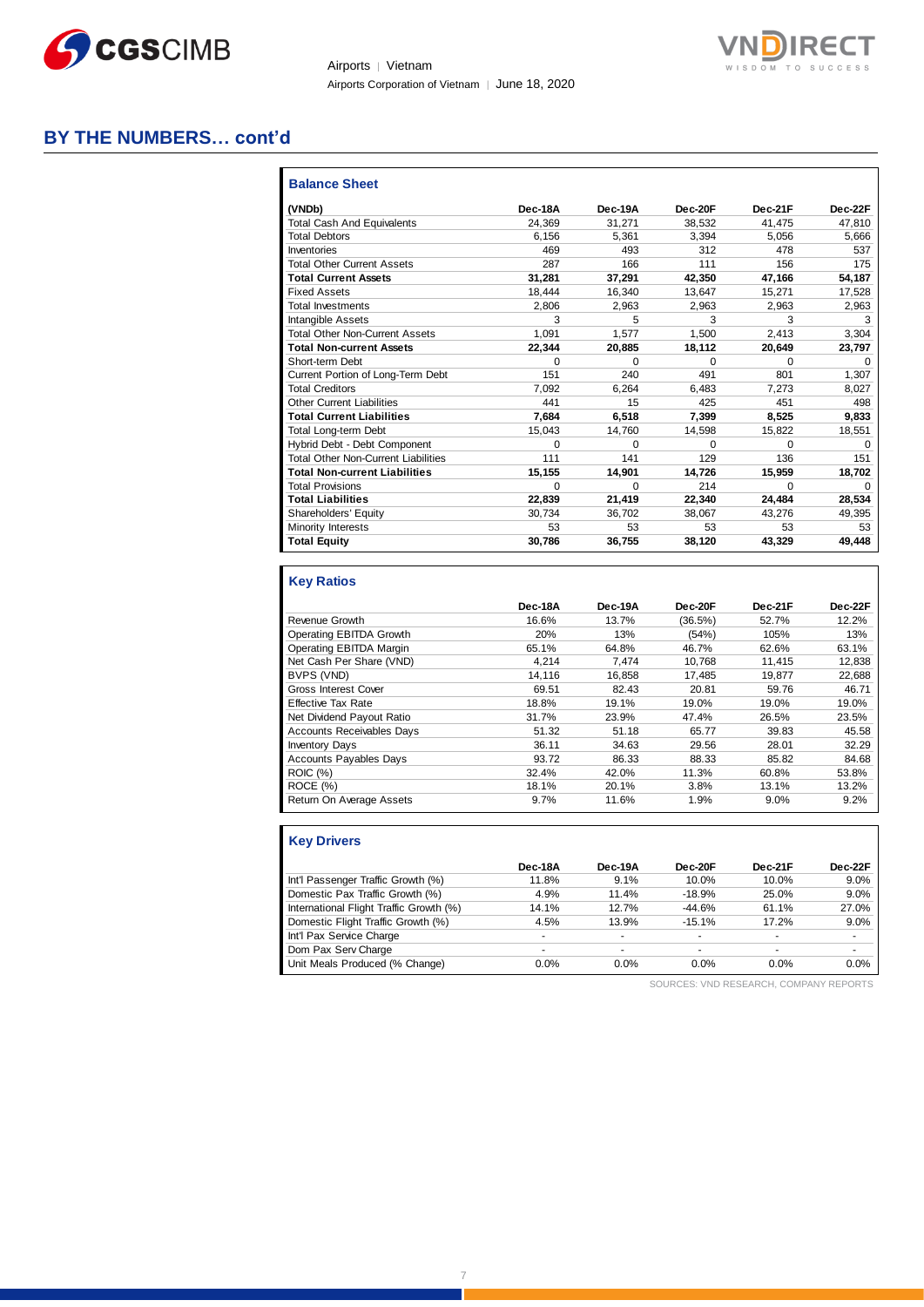



#### **DISCLAIMER**

The content of this report (including the views and opinions expressed therein, and the information comprised therein) has been prepared by and belongs to VNDIRECT Securities Corporation, and is distributed by CGS-CIMB pursuant to an arrangement between VNDIRECT Securities Corporation and CGS-CIMB. VNDIRECT Securities Corporation is not an affiliate of CGS-CIMB.

This report is not directed to, or intended for distribution to or use by, any person or entity who is a citizen or resident of or located in any locality, state, country or other jurisdiction where such distribution, publication, availability or use would be contrary to law or regulation.

By accepting this report, the recipient hereof represents and warrants that he is entitled to receive such report in accordance with the restrictions set forth below and agrees to be bound by the limitations contained herein (including the "Restrictions on Distributions" set out below). Any failure to comply with these limitations may constitute a violation of law. This publication is being supplied to you strictly on the basis that it will remain confidential. No part of this report may be (i) copied, photocopied, duplicated, stored or reproduced in any form by any means or (ii) redistributed or passed on, directly or indirectly, to any other person in whole or in part, for any purpose without the prior written consent of CGS-CIMB.

The information contained in this research report is prepared from data believed to be correct and reliable at the time of issue of this report.

VNDIRECT Securities Corporation may or may not issue regular reports on the subject matter of this report at any frequency and may cease to do so or change the periodicity of reports at any time. Neither VNDIRECT Securities Corporation nor CGS-CIMB is under any obligation to update this report in the event of a material change to the information contained in this report. Neither VNDIRECT Securities Corporation nor CGS-CIMB has any and will accept any, obligation to (i) check or ensure that the contents of this report remain current, reliable or relevant, (ii) ensure that the content of this report constitutes all the information a prospective investor may require, (iii) ensure the adequacy, accuracy, completeness, reliability or fairness of any views, opinions and information, and accordingly, VNDIRECT Securities Corporation, CGS-CIMB and their respective affiliates and related persons including China Galaxy International Financial Holdings Limited ("CGIFHL") and CIMB Group Sdn. Bhd. ("CIMBG") and their respective related corporations (and their respective directors, associates, connected persons and/or employees) shall not be liable in any manner whatsoever for any consequences (including but not limited to any direct, indirect or consequential losses, loss of profits and damages) of any reliance thereon or usage thereof. In particular, VNDIRECT Securities Corporation and CGS-CIMB disclaim all responsibility and liability for the views and opinions set out in this report.

Unless otherwise specified, this report is based upon reasonable sources. Such sources will, unless otherwise specified, for market data, be market data and prices available from the main stock exchange or market where the relevant security is listed, or, where appropriate, any other market. Information on the accounts and business of company(ies) will generally be based on published statements of the company(ies), information disseminated by regulatory information services, other publicly available information and information resulting from our research. Whilst every effort is made to ensure that statements of facts made in this report are accurate, all estimates, projections, forecasts, expressions of opinion and other subjective judgments contained in this report are based on assumptions considered to be reasonable as of the date of the document in which they are contained and must not be construed as a representation that the matters referred to therein will occur. Past performance is not a reliable indicator of future performance. The value of investments may go down as well as up and those investing may, depending on the investments in question, lose more than the initial investment. No report shall constitute an offer or an invitation by or on behalf of CGS-CIMB or VNDIRECT Securities Corporation, or their respective affiliates (including CGIFHL, CIMBG and their respective related corporations) to any person to buy or sell any investments.

CGS-CIMB and/or VNDIRECT Securities Corporation and/or their respective affiliates and related corporations (including CGIFHL, CIMBG and their respective related corporations), their respective directors, associates, connected parties and/or employees may own or have positions in securities of the company(ies) covered in this research report or any securities related thereto and may from time to time add to or dispose of, or may be materially interested in, any such securities. Further, CGS-CIMB and/or VNDIRECT Securities Corporation, and/or their respective affiliates and their respective related corporations (including CGIFHL, CIMBG and their respective related corporations) do and seek to do business with the company(ies) covered in this research report and may from time to time act as market maker or have assumed an underwriting commitment in securities of such company(ies), may sell them to or buy them from customers on a principal basis and may also perform or seek to perform significant investment banking, advisory, underwriting or placement services for or relating to such company(ies) as well as solicit such investment, advisory or other services from any entity mentioned in this report.

CGS-CIMBand/or VNDIRECT Securities Corporation and/or their respective affiliates (including CGIFHL, CIMBG and their respective related corporations) may enter into an agreement with the company(ies) covered in this report relating to the production of research reports. CGS-CIMB and/or VNDIRECT Securities Corporation may disclose the contents of this report to the company(ies) covered by it and may have amended the contents of this report following such disclosure.

The analyst responsible for the production of this report hereby certifies that the views expressed herein accurately and exclusively reflect his or her personal views and opinions about any and all of the issuers or securities analysed in this report and were prepared independently and autonomously. No part of the compensation of the analyst(s) was, is, or will be directly or indirectly related to the inclusion of specific recommendations(s) or view(s) in this report. The analyst(s) who prepared this research report is prohibited from receiving any compensation, incentive or bonus based on specific investment banking transactions or for providing a specific recommendation for, or view of, a particular company. Information barriers and other arrangements may be established where necessary to prevent conflicts of interests arising. However, the analyst(s) may receive compensation that is based on his/their coverage of company(ies) in the performance of his/their duties or the performance of his/their recommendations and the research personnel involved in the preparation of this report may also participate in the solicitation of the businesses as described above. In reviewing this research report, an investor should be aware that any or all of the foregoing, among other things, may give rise to real or potential conflicts of interest. Additional information is, subject to the duties of confidentiality, available on request.

The term "VNDIRECT Securities Corporation" shall, unless the context otherwise requires, mean VNDIRECT Securities Corporation and its affiliates, subsidiaries and related companies. The term "CGS-CIMB" shall denote, where appropriate, the relevant entity distributing or disseminating the report in the particular jurisdiction referenced below, or, in every other case except as otherwise stated herein, CGS-CIMB Securities International Pte. Ltd. and its affiliates, subsidiaries and related corporations.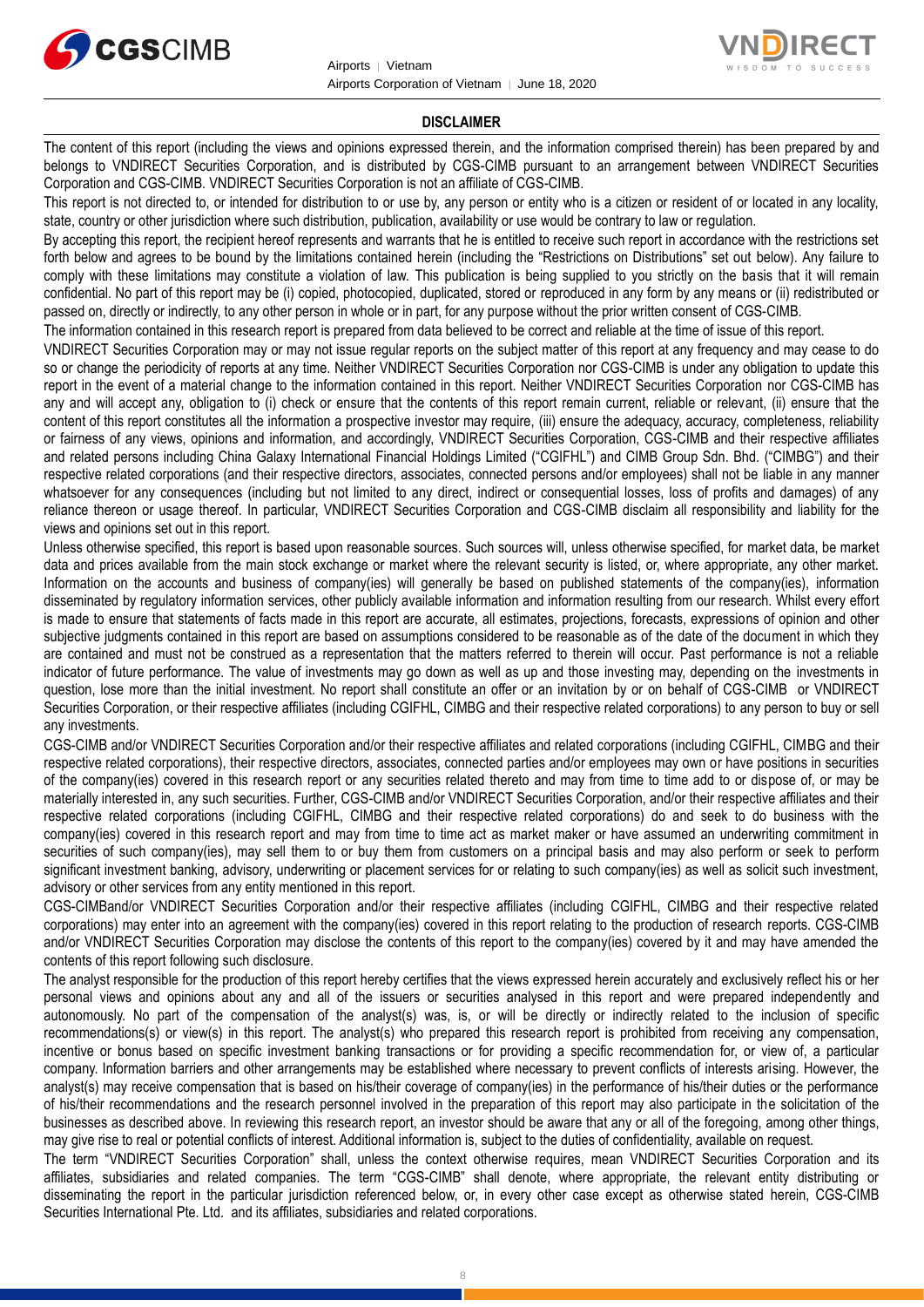



| <b>CGS-CIMB</b> |                                                                                   |                                                                 |
|-----------------|-----------------------------------------------------------------------------------|-----------------------------------------------------------------|
| Country         | <b>CGS-CIMB Entity</b>                                                            | <b>Regulated by</b>                                             |
| Hong Kong       | CGS-CIMB Securities (Hong Kong) Limited                                           | Securities and Futures Commission Hong Kong                     |
| India           | CGS-CIMB Securities (India) Private Limited                                       | Securities and Exchange Board of India (SEBI)                   |
| Indonesia       | PT CGS-CIMB Sekuritas Indonesia                                                   | Financial Services Authority of Indonesia                       |
| Malaysia        | CGS-CIMB Securities Sdn. Bhd. (formerly known<br>as Jupiter Securities Sdn. Bhd.) | Securities Commission Malaysia                                  |
| Singapore       | CGS-CIMB Research Pte. Ltd.                                                       | Monetary Authority of Singapore                                 |
| South Korea     | CGS-CIMB Securities (Hong Kong) Limited,<br>Korea Branch                          | Financial Services Commission and Financial Supervisory Service |
| Thailand        | CGS-CIMB Securities (Thailand) Co. Ltd.                                           | Securities and Exchange Commission Thailand                     |

| <u> 1989 - Johann Harry Harry Harry Harry Harry Harry Harry Harry Harry Harry Harry Harry Harry Harry Harry Harry</u> |  |
|-----------------------------------------------------------------------------------------------------------------------|--|
|                                                                                                                       |  |

(i) As of May 31, 2020 VNDIRECT Securities Corporation has a proprietary position in the securities (which may include but not limited to shares, warrants, call warrants and/or any other derivatives) in the following company or companies covered or recommended in this report:  $(a)$  -

(ii) As of June 18, 2020, the analyst(s) who prepared this report, and the associate(s), has / have an interest in the securities (which may include but not limited to shares, warrants, call warrants and/or any other derivatives) in the following company or companies covered or recommended in this report:

(a) -

This report does not purport to contain all the information that a prospective investor may require. CGS-CIMB, VNDIRECT Securities Corporation and their respective affiliates (including CGIFHL, CIMBG and their related corporations) do not make any guarantee, representation or warranty, express or implied, as to the adequacy, accuracy, completeness, reliability or fairness of any such information and opinion contained in this report. None of CGS-CIMB, VNDIRECT Securities Corporation and their respective affiliates and related persons (including CGIFHL, CIMBG and their related corporations) shall be liable in any manner whatsoever for any consequences (including but not limited to any direct, indirect or consequential losses, loss of profits and damages) of any reliance thereon or usage thereof.

This report is general in nature and has been prepared for information purposes only. It is intended for circulation amongst CGS-CIMB's and its affiliates' (including CGIFHL's, CIMBG's and their respective related corporations') clients generally and does not have regard to the specific investment objectives, financial situation and the particular needs of any specific person who may receive this report. The information and opinions in this report are not and should not be construed or considered as an offer, recommendation or solicitation to buy or sell the subject securities, related investments or other financial instruments or any derivative instrument, or any rights pertaining thereto.

Investors are advised to make their own independent evaluation of the information contained in this research report, consider their own individual investment objectives, financial situation and particular needs and consult their own professional and financial advisers as to the legal, business, financial, tax and other aspects before participating in any transaction in respect of the securities of company(ies) covered in this research report. The securities of such company(ies) may not be eligible for sale in all jurisdictions or to all categories of investors.

#### Restrictions on Distributions

**Australia:** Despite anything in this report to the contrary, this research is issued by VNDIRECT Securities Corporation and provided in Australia by CGS-CIMB Securities (Singapore) Pte. Ltd. and CGS-CIMB Securities (Hong Kong) Limited. This research is only available in Australia to persons who are "wholesale clients" (within the meaning of the Corporations Act 2001 (Cth) and is supplied solely for the use of such wholesale clients and shall not be distributed or passed on to any other person. You represent and warrant that if you are in Australia, you are a "wholesale client". This research is of a general nature only and has been prepared without taking into account the objectives, financial situation or needs of the individual recipient. CGS-CIMB Securities (Singapore) Pte. Ltd. and CGS-CIMB Securities (Hong Kong) Limited do not hold, and are not required to hold an Australian financial services license. CGS-CIMB Securities (Singapore) Pte. Ltd. and CGS-CIMB Securities (Hong Kong) Limited rely on "passporting" exemptions for entities appropriately licensed by the Monetary Authority of Singapore (under ASIC Class Order 03/1102) and the Securities and Futures Commission in Hong Kong (under ASIC Class Order 03/1103).

**Canada:** This research report has not been prepared in accordance with the disclosure requirements of Dealer Member Rule 3400 – Research Restrictions and Disclosure Requirements of the Investment Industry Regulatory Organization of Canada. For any research report distributed by CIBC, further disclosures related to CIBC conflicts of interest can be found at https://researchcentral.cibcwm.com.

**China:** For the purpose of this report, the People's Republic of China ("PRC") does not include the Hong Kong Special Administrative Region, the Macau Special Administrative Region or Taiwan. The distributor of this report has not been approved or licensed by the China Securities Regulatory Commission or any other relevant regulatory authority or governmental agency in the PRC. This report contains only marketing information. The distribution of this report is not an offer to buy or sell to any person within or outside PRC or a solicitation to any person within or outside of PRC to buy or sell any instruments described herein. This report is being issued outside the PRC to a limited number of institutional investors and may not be provided to any person other than the original recipient and may not be reproduced or used for any other purpose.

**France:** Only qualified investors within the meaning of French law shall have access to this report. This report shall not be considered as an offer to subscribe to, or used in connection with, any offer for subscription or sale or marketing or direct or indirect distribution of financial instruments and it is not intended as a solicitation for the purchase of any financial instrument.

**Germany:** This report is only directed at persons who are professional investors as defined in sec 31a(2) of the German Securities Trading Act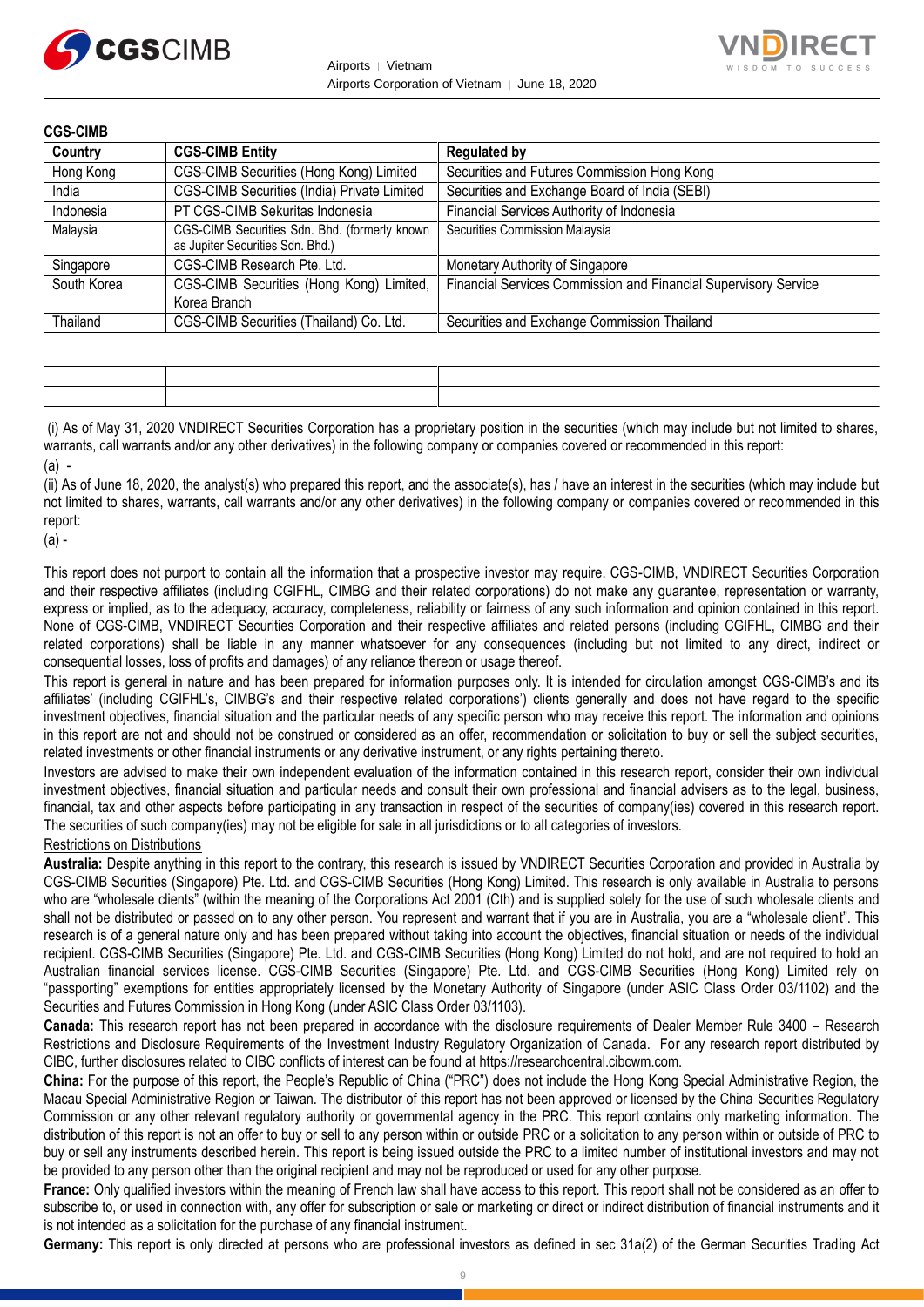



(WpHG). This publication constitutes research of a non-binding nature on the market situation and the investment instruments cited here at the time of the publication of the information.

The current prices/yields in this issue are based upon closing prices from Bloomberg as of the day preceding publication. Please note that neither the German Federal Financial Supervisory Agency (BaFin), nor any other supervisory authority exercises any control over the content of this report. **Hong Kong:** This report is issued and distributed in Hong Kong by CGS-CIMB Securities (Hong Kong) Limited ("CHK") which is licensed in Hong Kong by the Securities and Futures Commission for Type 1 (dealing in securities) and Type 4 (advising on securities) activities. Any investors wishing to purchase or otherwise deal in the securities covered in this report should contact the Head of Sales at CGS-CIMB Securities (Hong Kong) Limited. The views and opinions in this research report are our own as of the date hereof and are subject to change. If the Financial Services and Markets Act of the United Kingdom or the rules of the Financial Conduct Authority apply to a recipient, our obligations owed to such recipient therein are unaffected. CHK has no obligation to update its opinion or the information in this research report.

CHK does not make a market on other securities mentioned in the report.

#### **India:**

This report is issued by VNDIRECT Securities Corporation and distributed in India by CGS-CIMB Securities (India) Private Limited ("CGS-CIMB India"). CGS-CIMB India is a subsidiary of CGS-CIMB Securities International Pte. Ltd. which in turn is a 50:50 joint venture company of CGIFHL and CIMBG. The details of the members of the group of companies of CGS-CIMB can be found at www.cgs-cimb.com, CGIFHL at www.chinastock.com.hk/en/ACG/ContactUs/index.aspx and CIMBG at www.cimb.com/en/who-we-are.html. CGS-CIMB India is registered with the National Stock Exchange of India Limited and BSE Limited as a trading and clearing member (Merchant Banking Number: INM000012037) under the Securities and Exchange Board of India (Stock Brokers and Sub-Brokers) Regulations, 1992. In accordance with the provisions of Regulation 4(g) of the Securities and Exchange Board of India (Investment Advisers) Regulations, 2013, CGS-CIMB India is not required to seek registration with the Securities and Exchange Board of India ("SEBI") as an Investment Adviser. CGS-CIMB India is registered with SEBI (SEBI Registration Number: INZ000209135) as a Research Analyst (INH000000669) pursuant to the SEBI (Research Analysts) Regulations, 2014 ("Regulations").

This report does not take into account the particular investment objectives, financial situations, or needs of the recipients. It is not intended for and does not deal with prohibitions on investment due to law/jurisdiction issues etc. which may exist for certain persons/entities. Recipients should rely on their own investigations and take their own professional advice before investment.

The report is not a "prospectus" as defined under Indian Law, including the Companies Act, 2013, and is not, and shall not be, approved by, or filed or registered with, any Indian regulator, including any Registrar of Companies in India, SEBI, any Indian stock exchange, or the Reserve Bank of India. No offer, or invitation to offer, or solicitation of subscription with respect to any such securities listed or proposed to be listed in India is being made, or intended to be made, to the public, or to any member or section of the public in India, through or pursuant to this report.

The research analysts, strategists or economists principally responsible for the preparation of this research report are segregated from the other activities of CGS-CIMB India and they have received compensation based upon various factors, including quality, accuracy and value of research, firm profitability or revenues, client feedback and competitive factors. Research analysts', strategists' or economists' compensation is not linked to investment banking or capital markets transactions performed or proposed to be performed by CGS-CIMB India or its affiliates.

CGS-CIMB India does not have actual / beneficial ownership of 1% or more securities of the subject company in this research report, at the end of the month immediately preceding the date of publication of this research report. However, since affiliates of CGS-CIMB India are engaged in the financial services business, they might have in their normal course of business financial interests or actual / beneficial ownership of one per cent or more in various companies including the subject company in this research report.

CGS-CIMB India or its associates, may: (a) from time to time, have long or short position in, and buy or sell the securities of the subject company in this research report; or (b) be engaged in any other transaction involving such securities and earn brokerage or other compensation or act as a market maker in the financial instruments of the subject company in this research report or act as an advisor or lender/borrower to such company or may have any other potential conflict of interests with respect to any recommendation and other related information and opinions.

CGS-CIMB India, its associates and the analyst engaged in preparation of this research report have not received any compensation for investment banking, merchant banking or brokerage services from the subject company mentioned in the research report in the past 12 months.

CGS-CIMB India, its associates and the analyst engaged in preparation of this research report have not managed or co-managed public offering of securities for the subject company mentioned in the research report in the past 12 months. The analyst from CGS-CIMB India engaged in preparation of this research report or his/her relative (a) do not have any financial interests in the subject company mentioned in this research report; (b) do not own 1% or more of the equity securities of the subject company mentioned in the research report as of the last day of the month preceding the publication of the research report; (c) do not have any material conflict of interest at the time of publication of the research report.

**Indonesia:** This report is issued by VNDIRECT Securities Corporation and distributed by PT CGS-CIMB Sekuritas Indonesia ("CGS-CIMB Indonesia"). The views and opinions in this research report are not our own but of VNDIRECT Securities Corporation as of the date hereof and are subject to change. CGS-CIMB Indonesia has no obligation to update the opinion or the information in this research report. This report is for private circulation only to clients of CGS-CIMB Indonesia. Neither this report nor any copy hereof may be distributed in Indonesia or to any Indonesian citizens wherever they are domiciled or to Indonesian residents except in compliance with applicable Indonesian capital market laws and regulations.

This research report is not an offer of securities in Indonesia. The securities referred to in this research report have not been registered with the Financial Services Authority (Otoritas Jasa Keuangan) pursuant to relevant capital market laws and regulations, and may not be offered or sold within the territory of the Republic of Indonesia or to Indonesian citizens through a public offering or in circumstances which constitute an offer within the meaning of the Indonesian capital market law and regulations.

**Ireland:** CGS-CIMB is not an investment firm authorised in the Republic of Ireland and no part of this document should be construed as CGS-CIMB acting as, or otherwise claiming or representing to be, an investment firm authorised in the Republic of Ireland.

**Malaysia:** This report is issued by VNDIRECT Securities Corporation and distributed in Malaysia by CGS-CIMB Securities Sdn. Bhd. (formerly known as Jupiter Securities Sdn. Bhd.) ("CGS-CIMB Malaysia") solely for the benefit of and for the exclusive use of our clients. Recipients of this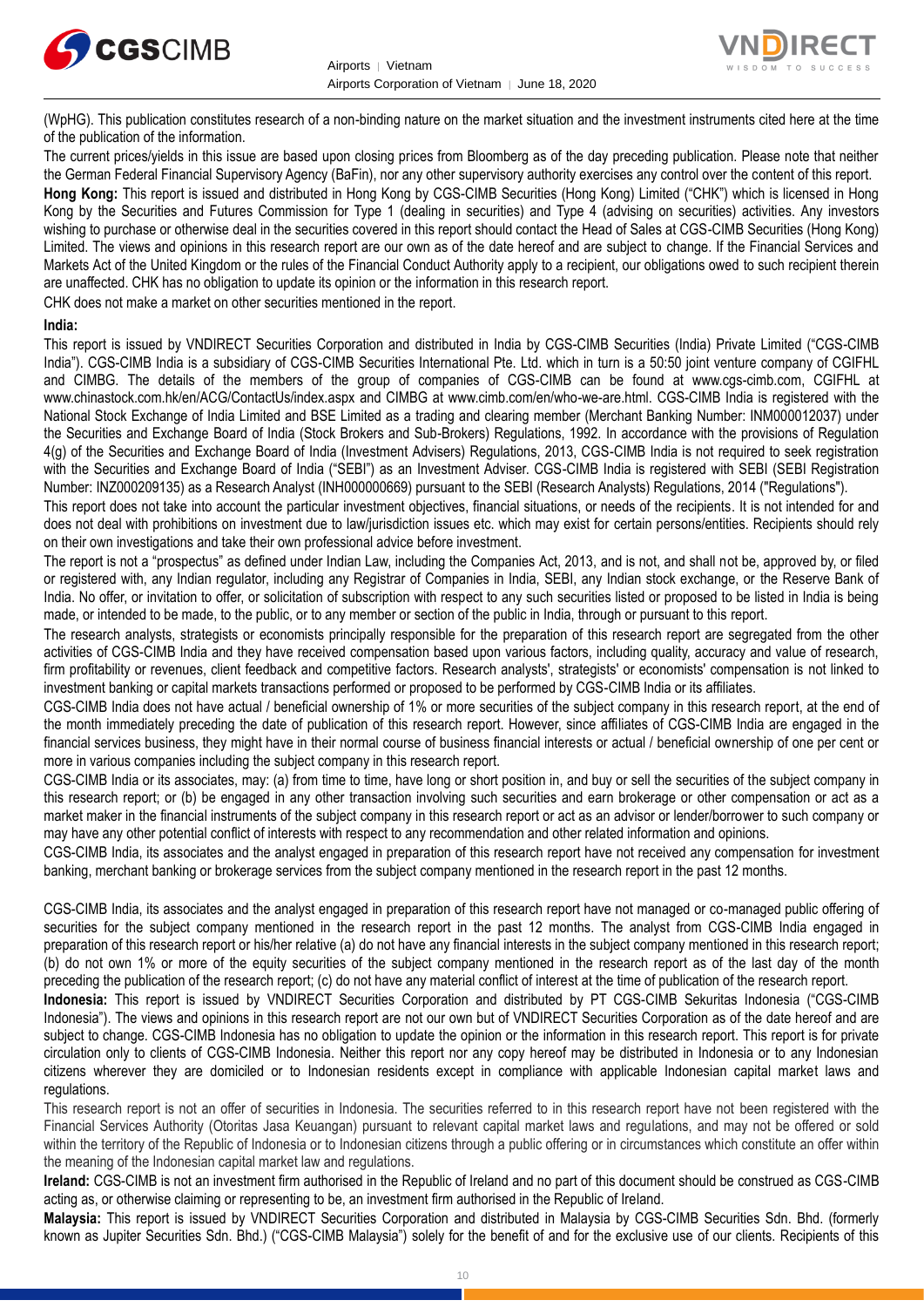



report are to contact CGS-CIMB Malaysia, at 29th Floor Menara CIMB No. 1 Jalan Stesen Sentral 2, Kuala Lumpur Sentral 50470 Kuala Lumpur, Malaysia, in respect of any matters arising from or in connection with this report. CGS-CIMB Malaysia has no obligation to update, revise or reaffirm the opinion or the information in this research report after the date of this report.

**New Zealand:** In New Zealand, this report is for distribution only to persons who are wholesale clients pursuant to section 5C of the Financial Advisers Act 2008.

**Singapore:** This report is issued by VNDIRECT Securities Corporation and distributed by CGS-CIMB Research Pte Ltd ("CGS-CIMBR"). CGS-CIMBR is a financial adviser licensed under the Financial Advisers Act, Cap 110 ("FAA") for advising on investment products, by issuing or promulgating research analyses or research reports, whether in electronic, print or other form. Accordingly CGS-CIMBR is a subject to the applicable rules under the FAA unless it is able to avail itself to any prescribed exemptions.

Recipients of this report are to contact CGS-CIMB Research Pte Ltd, 50 Raffles Place, #16-02 Singapore Land Tower, Singapore in respect of any matters arising from, or in connection with this report. CGS-CIMBR has no obligation to update the opinion or the information in this research report. This publication is strictly confidential and is for private circulation only. If you have not been sent this report by CGS-CIMBR directly, you may not rely, use or disclose to anyone else this report or its contents.

If the recipient of this research report is not an accredited investor, expert investor or institutional investor, CGS-CIMBR accepts legal responsibility for the contents of the report without any disclaimer limiting or otherwise curtailing such legal responsibility. If the recipient is an accredited investor, expert investor or institutional investor, the recipient is deemed to acknowledge that CGS-CIMBR is exempt from certain requirements under the FAA and its attendant regulations, and as such, is exempt from complying with the following :

(a) Section 25 of the FAA (obligation to disclose product information);

(b) Section 27 (duty not to make recommendation with respect to any investment product without having a reasonable basis where you may be reasonably expected to rely on the recommendation) of the FAA;

(c) MAS Notice on Information to Clients and Product Information Disclosure [Notice No. FAA-N03];

(d) MAS Notice on Recommendation on Investment Products [Notice No. FAA-N16];

(e) Section 36 (obligation on disclosure of interest in securities), and

(f) any other laws, regulations, notices, directive, guidelines, circulars and practice notes which are relates to the above, to the extent permitted by applicable laws, as may be amended from time to time, and any other laws, regulations, notices, directive, guidelines, circulars, and practice notes as we may notify you from time to time. In addition, the recipient who is an accredited investor, expert investor or institutional investor acknowledges that a CGS-CIMBR is exempt from Section 27 of the FAA, the recipient will also not be able to file a civil claim against CGS-CIMBR for any loss or damage arising from the recipient's reliance on any recommendation made by CGS-CIMBR which would otherwise be a right that is available to the recipient under Section 27 of the FAA, the recipient will also not be able to file a civil claim against CGS-CIMBR for any loss or damage arising from the recipient's reliance on any recommendation made by CGS-CIMBR which would otherwise be a right that is available to the recipient under Section 27 of the FAA.

CGS-CIMBR, its affiliates and related corporations, their directors, associates, connected parties and/or employees may own or have positions in securities of the company(ies) covered in this research report or any securities related thereto and may from time to time add to or dispose of, or may be materially interested in, any such securities. Further, CGS-CIMBR, its affiliates and its related corporations do and seek to do business with the company(ies) covered in this research report and may from time to time act as market maker or have assumed an underwriting commitment in securities of such company(ies), may sell them to or buy them from customers on a principal basis and may also perform or seek to perform significant investment banking, advisory, underwriting or placement services for or relating to such company(ies) as well as solicit such investment, advisory or other services from any entity mentioned in this report.

As of June 18, 2020,, CGS-CIMBR does not have a proprietary position in the recommended securities in this report.

CGS-CIMBR does not make a market on the securities mentioned in the report.

**South Korea:** This report is issued by VNDIRECT Securities Corporation and distributed in South Korea by CGS-CIMB Securities (Hong Kong) Limited, Korea Branch ("CGS-CIMB Korea") which is licensed as a cash equity broker, and regulated by the Financial Services Commission and Financial Supervisory Service of Korea. In South Korea, this report is for distribution only to professional investors under Article 9(5) of the Financial Investment Services and Capital Market Act of Korea ("FSCMA").

**Spain:** This document is a research report and it is addressed to institutional investors only. The research report is of a general nature and not personalised and does not constitute investment advice so, as the case may be, the recipient must seek proper advice before adopting any investment decision. This document does not constitute a public offering of securities.

CGS-CIMB is not registered with the Spanish Comision Nacional del Mercado de Valores to provide investment services.

**Sweden:** This report contains only marketing information and has not been approved by the Swedish Financial Supervisory Authority. The distribution of this report is not an offer to sell to any person in Sweden or a solicitation to any person in Sweden to buy any instruments described herein and may not be forwarded to the public in Sweden.

**Switzerland:** This report has not been prepared in accordance with the recognized self-regulatory minimal standards for research reports of banks issued by the Swiss Bankers' Association (Directives on the Independence of Financial Research).

**Thailand:** This report is issued by VNDIRECT Securities Corporation and distributed by CGS-CIMB Securities (Thailand) Co. Ltd. ("CGS-CIMB Thailand") based upon sources believed to be reliable (but their accuracy, completeness or correctness is not guaranteed). The statements or expressions of opinion herein were arrived at after due and careful consideration for use as information for investment. Such opinions are subject to change without notice and CGS-CIMB Thailand has no obligation to update the opinion or the information in this research report.

CGS-CIMB Thailand may act or acts as Market Maker, and issuer and offerer of Derivative Warrants and Structured Note which may have the following securities as its underlying securities. Investors should carefully read and study the details of the derivative warrants in the prospectus before making investment decisions.

AAV, ADVANC, AEONTS, AMATA, AOT, AWC, BANPU, BBL, BCH, BCP, BCPG, BDMS, BEC, BEM, BGC, BGRIM, BH, BJC, BPP, BTS, CBG, CENTEL, CHG, CK, CKP, COM7, CPALL, CPF, CPN, DELTA, DTAC, EA, EGCO, EPG, ERW, ESSO, GFPT, GLOBAL, GPSC, GULF, GUNKUL,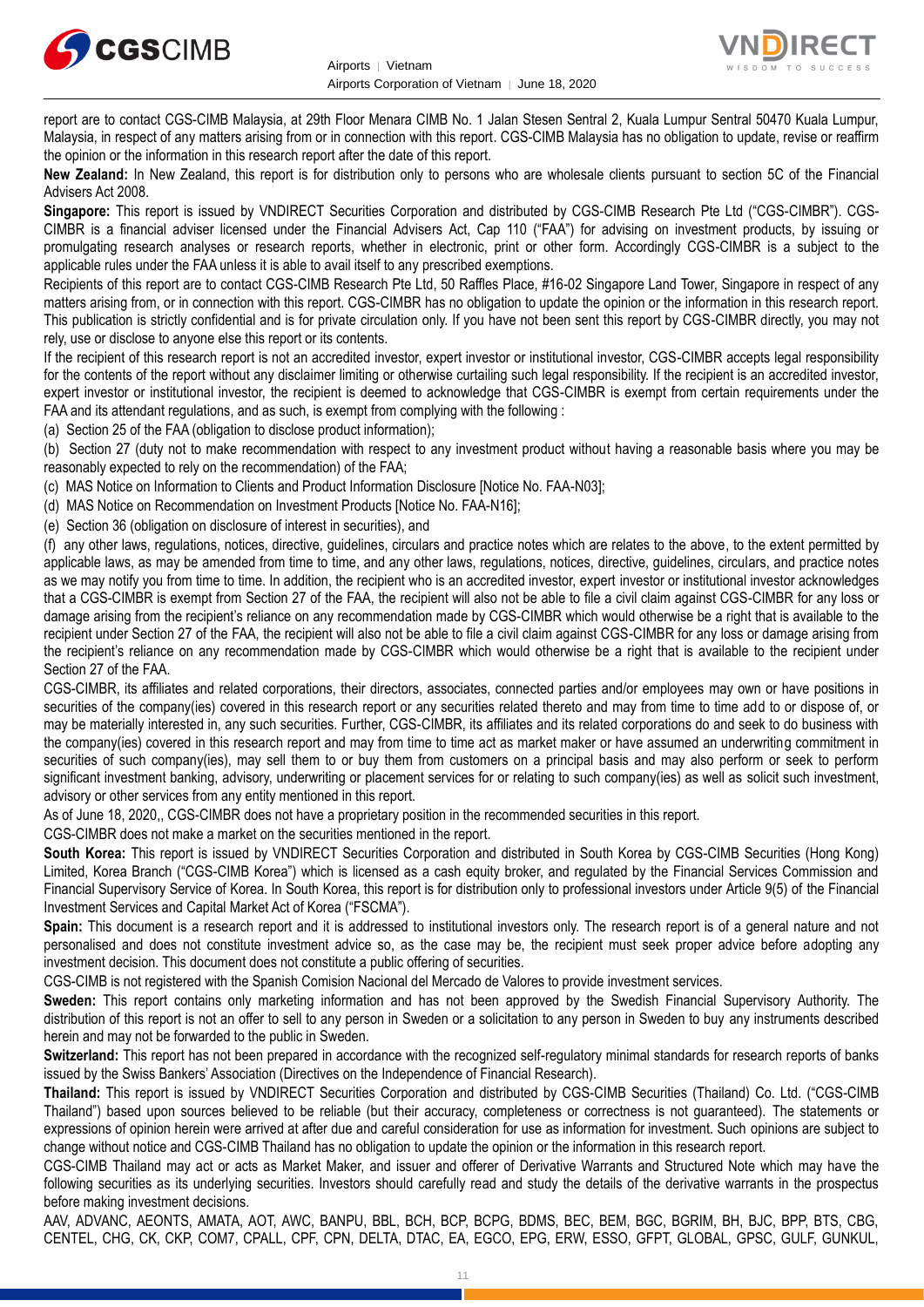



HANA, HMPRO, INTUCH, IRPC, IVL, JAS, JMT, KBANK, KCE, KKP, KTB, KTC, LH, MAJOR, MBK, MEGA, MINT, MTC, ORI, OSP, PLANB, PRM, PSH, PSL, PTG, PTT, PTTEP, PTTGC, QH, RATCH, RS, SAWAD, SCB, SCC, SGP, SPALI, SPRC, STA, STEC, STPI, SUPER, TASCO, TCAP, THAI, THANI, THG, TISCO, TKN, TMB, TOA, TOP, TPIPP, TQM, TRUE, TTW, TU, VGI, WHA, BEAUTY, JMART, LPN, SISB, WORK. **Corporate Governance Report:**

The disclosure of the survey result of the Thai Institute of Directors Association ("IOD") regarding corporate governance is made pursuant to the policy of the Office of the Securities and Exchange Commission. The survey of the IOD is based on the information of a company listed on the Stock Exchange of Thailand and the Market for Alternative Investment disclosed to the public and able to be accessed by a general public investor. The result, therefore, is from the perspective of a third party. It is not an evaluation of operation and is not based on inside information.

The survey result is as of the date appearing in the Corporate Governance Report of Thai Listed Companies. As a result, the survey result may be changed after that date. CGS-CIMB Thailand does not confirm nor certify the accuracy of such survey result.

| <b>Casus</b><br>Range:<br>əcor | 100<br>۵O<br>IJΜ                | .or<br>80<br>へい<br>$\overline{\phantom{a}}$ | 70<br>$\overline{\phantom{a}}$<br>. | $\overline{\phantom{a}}$<br>Relow<br>'U oi | Result<br>$\sim$<br>Nı<br>,,,<br>יוור.<br>u<br> |
|--------------------------------|---------------------------------|---------------------------------------------|-------------------------------------|--------------------------------------------|-------------------------------------------------|
| -<br>Description:              | -voollant<br><b>_</b> ∧Cellerit | 000خ<br>/\nu<br>791                         | Good                                | N/A                                        |                                                 |

**United Arab Emirates:** The distributor of this report has not been approved or licensed by the UAE Central Bank or any other relevant licensing authorities or governmental agencies in the United Arab Emirates. This report is strictly private and confidential and has not been reviewed by, deposited or registered with UAE Central Bank or any other licensing authority or governmental agencies in the United Arab Emirates. This report is being issued outside the United Arab Emirates to a limited number of institutional investors and must not be provided to any person other than the original recipient and may not be reproduced or used for any other purpose. Further, the information contained in this report is not intended to lead to the sale of investments under any subscription agreement or the conclusion of any other contract of whatsoever nature within the territory of the United Arab Emirates.

**United Kingdom and European Economic Area (EEA):** In the United Kingdom and European Economic Area, this material is also being distributed by CGS-CIMB Securities (UK) Limited ("CGS-CIMB UK"). CGS-CIMB UK is authorized and regulated by the Financial Conduct Authority and its registered office is at 27 Knightsbridge, London, SW1X7YB. The material distributed by CGS-CIMB UK has been prepared in accordance with CGS-CIMB's policies for managing conflicts of interest arising as a result of publication and distribution of this material. This material is for distribution only to, and is solely directed at, selected persons on the basis that those persons: (a) are eligible counterparties and professional clients of CGS-CIMB UK; (b) have professional experience in matters relating to investments falling within Article 19(5) of the Financial Services and Markets Act 2000 (Financial Promotion) Order 2005 (as amended, the "Order"), (c) fall within Article 49(2)(a) to (d) ("high net worth companies, unincorporated associations etc") of the Order; (d) are outside the United Kingdom subject to relevant regulation in each jurisdiction, material(all such persons together being referred to as "relevant persons"). This material is directed only at relevant persons and must not be acted on or relied on by persons who are not relevant persons. Any investment or investment activity to which this material relates is available only to relevant persons and will be engaged in only with relevant persons.

This material is categorised as non-independent for the purposes of CGS-CIMB UK and therefore does not provide an impartial or objective assessment of the subject matter and does not constitute independent research. Consequently, this material has not been prepared in accordance with legal requirements designed to promote the independence of research and will not be subject to any prohibition on dealing ahead of the dissemination of research. Therefore, this material is considered a marketing communication.

**United States:** This research report is issued by VNDIRECT Securities Corporation and distributed in the United States of America by CGS-CIMB Securities (USA) Inc, a U.S. registered broker-dealer and a related company of CGS-CIMB Securities Sdn. Bhd. (formerly known as Jupiter Securities Sdn. Bhd.), CGS-CIMB Research Pte Ltd, PT CGS-CIMB Sekuritas Indonesia, CGS-CIMB Securities (Thailand) Co. Ltd, CGS-CIMB Securities (Hong Kong) Limited and CGS-CIMB Securities (India) Private Limited, and is distributed solely to persons who qualify as "U.S. Institutional Investors" as defined in Rule 15a-6 under the Securities and Exchange Act of 1934. This communication is only for Institutional Investors whose ordinary business activities involve investing in shares, bonds, and associated securities and/or derivative securities and who have professional experience in such investments. Any person who is not a U.S. Institutional Investor or Major Institutional Investor must not rely on this communication. The delivery of this research report to any person in the United States of America is not a recommendation to effect any transactions in the securities discussed herein, or an endorsement of any opinion expressed herein. CGS-CIMB Securities (USA) Inc, is a FINRA/SIPC member and takes responsibility for the content of this report. For further information or to place an order in any of the abovementioned securities please contact a registered representative of CGS-CIMB Securities (USA) Inc.

CGS-CIMB Securities (USA) Inc. does not make a market on other securities mentioned in the report.

CGS-CIMB Securities (USA) Inc. has not managed or co-managed a public offering of any of the securities mentioned in the past 12 months.

CGS-CIMB Securities (USA) Inc. has not received compensation for investment banking services from any of the company mentioned in the past 12 months.

CGS-CIMB Securities (USA) Inc. neither expects to receive nor intends to seek compensation for investment banking services from any of the company mentioned within the next 3 months.

**Other jurisdictions:** In any other jurisdictions, except if otherwise restricted by laws or regulations, this report is only for distribution to professional, institutional or sophisticated investors as defined in the laws and regulations of such jurisdictions. being the purisdictions: In any other jurisdictions, except if otherwise restricted by langulational or sophisticated investors as defined in the laws and regulations of such Distribution of stock ratings and investment ba

| <b>Other jurisdictions:</b> In any other jurisdictions, except if otherwise restricted by laws or regulations, this report is only for distribution to<br>institutional or sophisticated investors as defined in the laws and regulations of such jurisdictions. |                         |                                |  |  |
|------------------------------------------------------------------------------------------------------------------------------------------------------------------------------------------------------------------------------------------------------------------|-------------------------|--------------------------------|--|--|
| Distribution of stock ratings and investment banking clients for quarter ended on 31 March 2020                                                                                                                                                                  |                         |                                |  |  |
| 811 companies under coverage for quarter ended on 31 March 2020                                                                                                                                                                                                  |                         |                                |  |  |
|                                                                                                                                                                                                                                                                  | Rating Distribution (%) | Investment Banking clients (%) |  |  |
| Add                                                                                                                                                                                                                                                              | 60.8%                   | 0.1%                           |  |  |
| Hold                                                                                                                                                                                                                                                             | 27.6%                   | $0.0\%$                        |  |  |
| Reduce                                                                                                                                                                                                                                                           | 11.6%                   | $0.0\%$                        |  |  |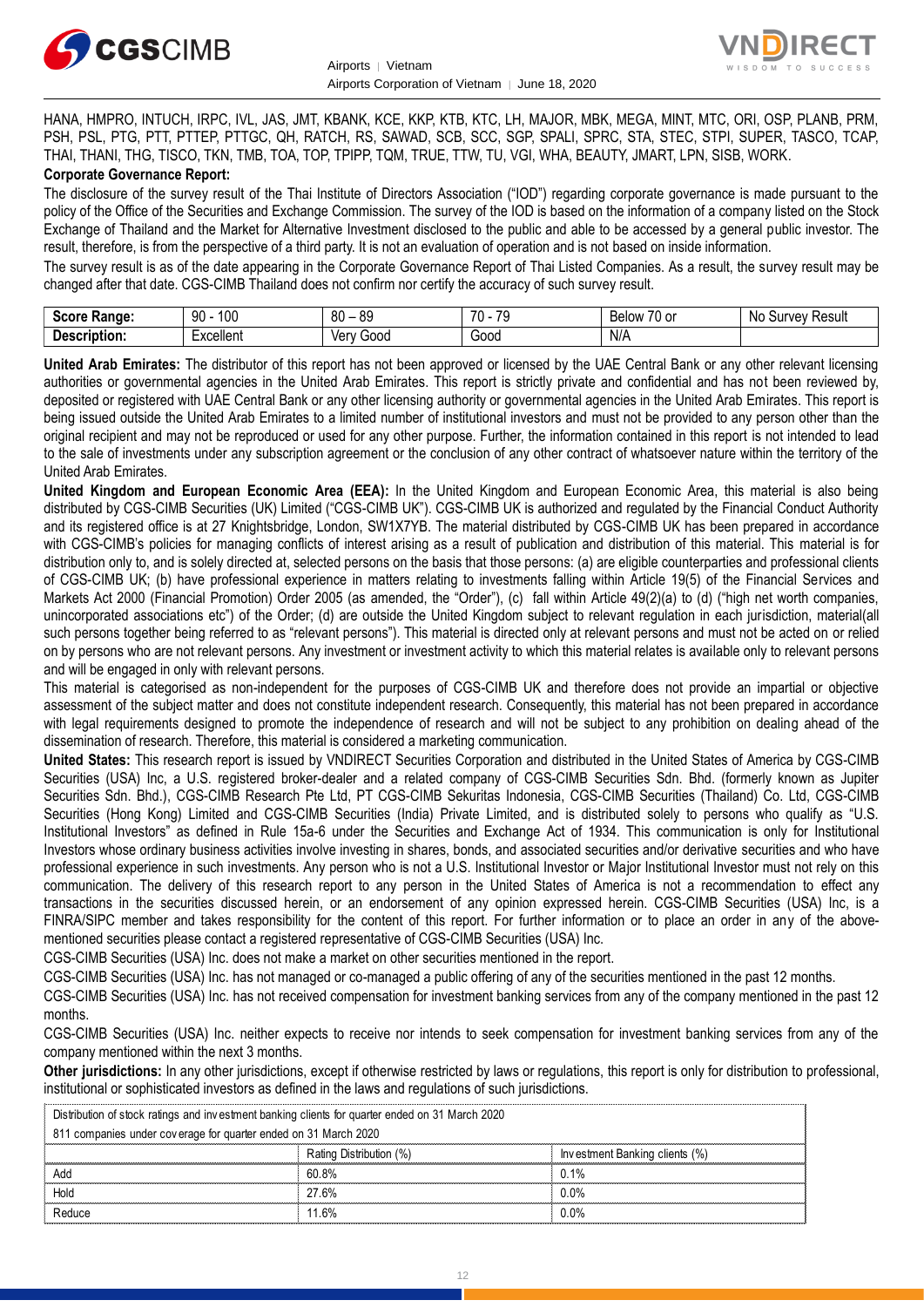



#### **Spitzer Chart for stock being researched ( 2 year data )**

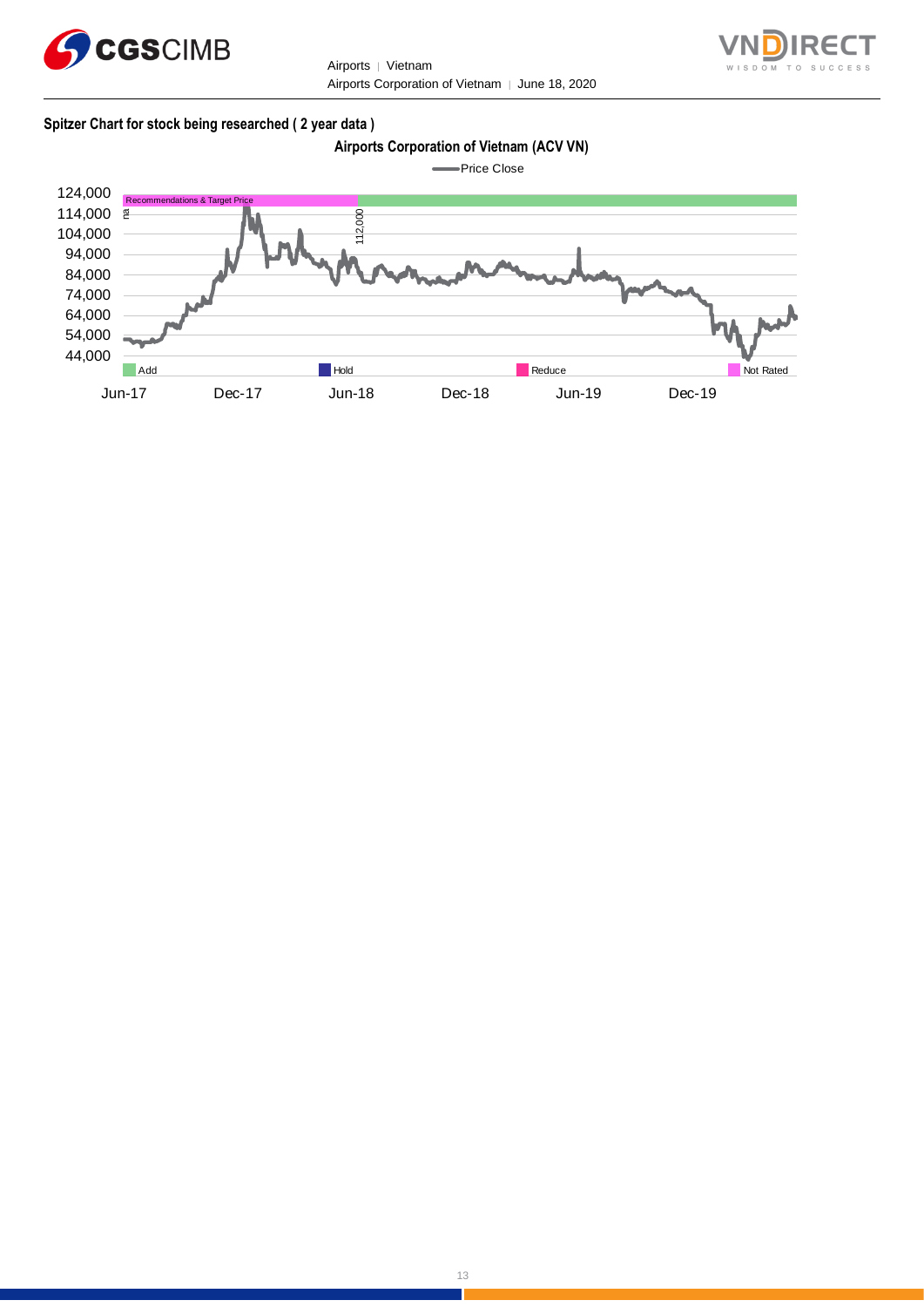



#### **Corporate Governance Report of Thai Listed Companies (CGR). CG Rating by the Thai Institute of Directors Association (Thai IOD) in 2019, Anti-Corruption 2019**

**ADVANC** – Excellent, Certified, **AEONTS** – Good, n/a, **AH** – Very Good, n/a, **AMATA** – Excellent, Declared, **ANAN** – Excellent, Declared, **AOT** – Excellent, n/a, **AP** – Excellent, Certified, **ASP** – Very Good, Certified, **BAM** – not available, n/a, **BANPU** – Excellent, Certified, **BAY** – Excellent, Certified, **BBL** – Very Good, Certified, **BCH** – Good, Certified, **BCP** - Excellent, Certified, **BCPG** – Excellent, Certified, **BDMS** – Very Good, n/a, **BEAUTY** – Good, n/a, **BEC** – Very Good, n/a, **BGRIM** – Very Good, Declared, **BH** - Good, n/a, **BJC** – Very Good, n/a, **BJCHI** – Very Good, Certified, **BLA** – Very Good, Certified, **BPP** – Very Good, Declared, **BR** - Good, n/a, **BTS** - Excellent, Certified, **CBG** – Very Good, n/a, **CCET** – Good, n/a, **CENTEL** – Very Good, Certified, **CHAYO** - Good, n/a, **CHG** – Very Good, Declared, **CK** – Excellent, n/a, **COL** – Excellent, Declared, **CPALL** – Excellent, Certified, **CPF** – Excellent, Certified, **CPN** - Excellent, Certified, **CPNREIT** – not available, n/a, **CRC** – not available, n/a, **DELTA** - Excellent, Declared, **DEMCO** – Excellent, Certified, **DDD** – Very Good, n/a, **DIF** – not available, n/a, **DREIT** – not available, n/a, **DTAC** – Excellent, Certified, **EA** – Excellent, n/a, **ECL** – Very Good, Certified, **EGCO** - Excellent, Certified, **EPG** – Very Good, n/a, **ERW** – Very Good, n/a, **GFPT** - Excellent, Certified, **GGC** – Excellent, Certified, **GLOBAL** – Very Good, n/a, **GLOW** – Very Good, Certified, **GPSC** – Excellent, Certified, **GULF** – Very Good, n/a, **GUNKUL** – Excellent, Certified, **HANA** - Excellent, Certified, **HMPRO** - Excellent, Certified, **HUMAN** – Good, n/a, **ICHI** – Excellent, Declared, **III** – Excellent, n/a, **INTUCH** - Excellent, Certified, **IRPC** – Excellent, Certified, **ITD** – Very Good, n/a, **IVL** - Excellent, Certified, **JASIF** – not available, n/a, **BJC** – Very Good, n/a, **JMT** – Very Good, n/a, **KBANK** - Excellent, Certified, **KCE** - Excellent, Certified, **KKP** – Excellent, Certified, **KSL** – Excellent, Certified, **KTB** - Excellent, Certified, **KTC** – Excellent, Certified, **LH** - Excellent, n/a, **LPN** – Excellent, Certified, **M** – Very Good, Certified, **MACO** – Very Good, n/a, **MAJOR** – Very Good, n/a, **MAKRO** – Excellent, Certified, **MALEE** – Excellent, Certified, **MC** – Excellent, Certified, **MCOT** – Excellent, Certified, **MEGA** – Very Good, n/a, **MINT** - Excellent, Certified, **MK** – Very Good, n/a, **MTC** – Excellent, n/a, **NETBAY** – Very Good, n/a, **OSP** – Very Good, n/a, **PLANB** – Excellent, Certified, **PLAT** – Very Good, Certified, **PR9** – Excellent, n/a, **PSH** – Excellent, Certified, **PSTC** – Very Good, Certified, **PTT** - Excellent, Certified, **PTTEP** - Excellent, Certified, **PTTGC** - Excellent, Certified, **QH** – Excellent, Certified, **RATCH** – Excellent, Certified, **ROBINS** – Excellent, Certified, **RS** – Excellent, n/a, **RSP** – not available, n/a, **S** – Excellent, n/a, **SAPPE** – Very Good, Declared, **SAT** – Excellent, Certified, **SAWAD** – Very Good, n/a, **SC** – Excellent, Certified, **SCB** - Excellent, Certified, **SCC** – Excellent, Certified, **SCN** – Excellent, Certified, **SF** – Good, n/a, **SHR** – not available, n/a, **SIRI** – Very Good, Certified, **SPA** - Good, n/a, **SPALI** - Excellent, n/a, **SPRC** – Excellent, Certified, **STA** – Very Good, Certified, **STEC** – Excellent, n/a, **SVI** – Excellent, Certified, **SYNEX** – Excellent, Certified, **TASCO** – Excellent, Certified, **TCAP** – Excellent, Certified, **THANI** – Excellent, Certified, **TIPCO** – Very Good, Certified, **TISCO** - Excellent, Certified, **TKN** – Very Good, n/a, **TMB** - Excellent, Certified, **TNR** – Very Good, Certified, **TOP** - Excellent, Certified, **TPCH** – Good, n/a, **TPIPP** – Good, n/a, **TRUE** – Excellent, Certified, **TU** – Excellent, Certified, **TVO** – Excellent, Declared, **UNIQ** – not available, n/a, **VGI** – Excellent, Certified, **WHA** – Excellent, Certified, **WHART** – not available, n/a, **WICE** – Excellent, Certified, **WORK** – Good, n/a.

1 CG Score 2019 from Thai Institute of Directors Association (IOD)

2 AGM Level 2018 from Thai Investors Association

3 Companies participating in Thailand's Private Sector Collective Action Coalition Against Corruption programme (Thai CAC) under Thai Institute of Directors (as of November 30, 2018) are categorised into:

companies that have declared their intention to join CAC, and companies certified by CAC.

4 [The Stock Exchange of Thailand : the record of listed companies with corporate sustainable development "Thai sustainability Investment 2018" included:](http://www.set.or.th/sustainable_dev/en/sr/sri/tsi_p1.html)

SET and mai listed companies passed the assessment conducted by the Stock Exchange of Thailand: THSI (SET) and THSI (mai)

SET listed companies passed the assessment conducted by the Dow Jones Sustainability Indices (DJSI)

#### **RECOMMENDATION FRAMEWORK**

| <b>Stock Ratings</b>   | Definition:                                                                                                                                                                                                                                                       |
|------------------------|-------------------------------------------------------------------------------------------------------------------------------------------------------------------------------------------------------------------------------------------------------------------|
| Add                    | The stock's total return is expected to reach 15% or higher over the next 12 months.                                                                                                                                                                              |
| Hold                   | The stock's total return is expected to be between negative 10% and positive 15% over the next 12 months.                                                                                                                                                         |
| Reduce                 | The stock's total return is expected to fall below negative 10% over the next 12 months.                                                                                                                                                                          |
|                        | The total expected return of a stock is defined as the sum of the:(i) percentage difference between the target price and the current price and (ii)<br>the forward net dividend yields of the stock. Stock price targets have an investment horizon of 12 months. |
| <b>Sector Ratings</b>  | Definition:                                                                                                                                                                                                                                                       |
| Overweight             | An Overweight rating means stocks in the sector have, on a market cap-weighted basis, a positive absolute<br>recommendation.                                                                                                                                      |
| Neutral                | A Neutral rating means stocks in the sector have, on a market cap-weighted basis, a neutral absolute recommendation.                                                                                                                                              |
| Underweight            | An Underweight rating means stocks in the sector have, on a market cap-weighted basis, a negative absolute<br>recommendation.                                                                                                                                     |
| <b>Country Ratings</b> | Definition:                                                                                                                                                                                                                                                       |
| Overweight             | An Overweight rating means investors should be positioned with an above-market weight in this country relative to<br>benchmark.                                                                                                                                   |
| Neutral                | A Neutral rating means investors should be positioned with a neutral weight in this country relative to benchmark.                                                                                                                                                |
| Underweight            | An Underweight rating means investors should be positioned with a below-market weight in this country relative to<br>benchmark.                                                                                                                                   |

#### **Hien Tran Khanh – Deputy Head of Research** Email: [hien.trankhanh@vndirect.com.vn](mailto:hien.trankhanh@vndirect.com.vn)

Email: [tuan.nguyenthanh@vndirect.com.vn](mailto:tuan.nguyenthanh@vndirect.com.vn)